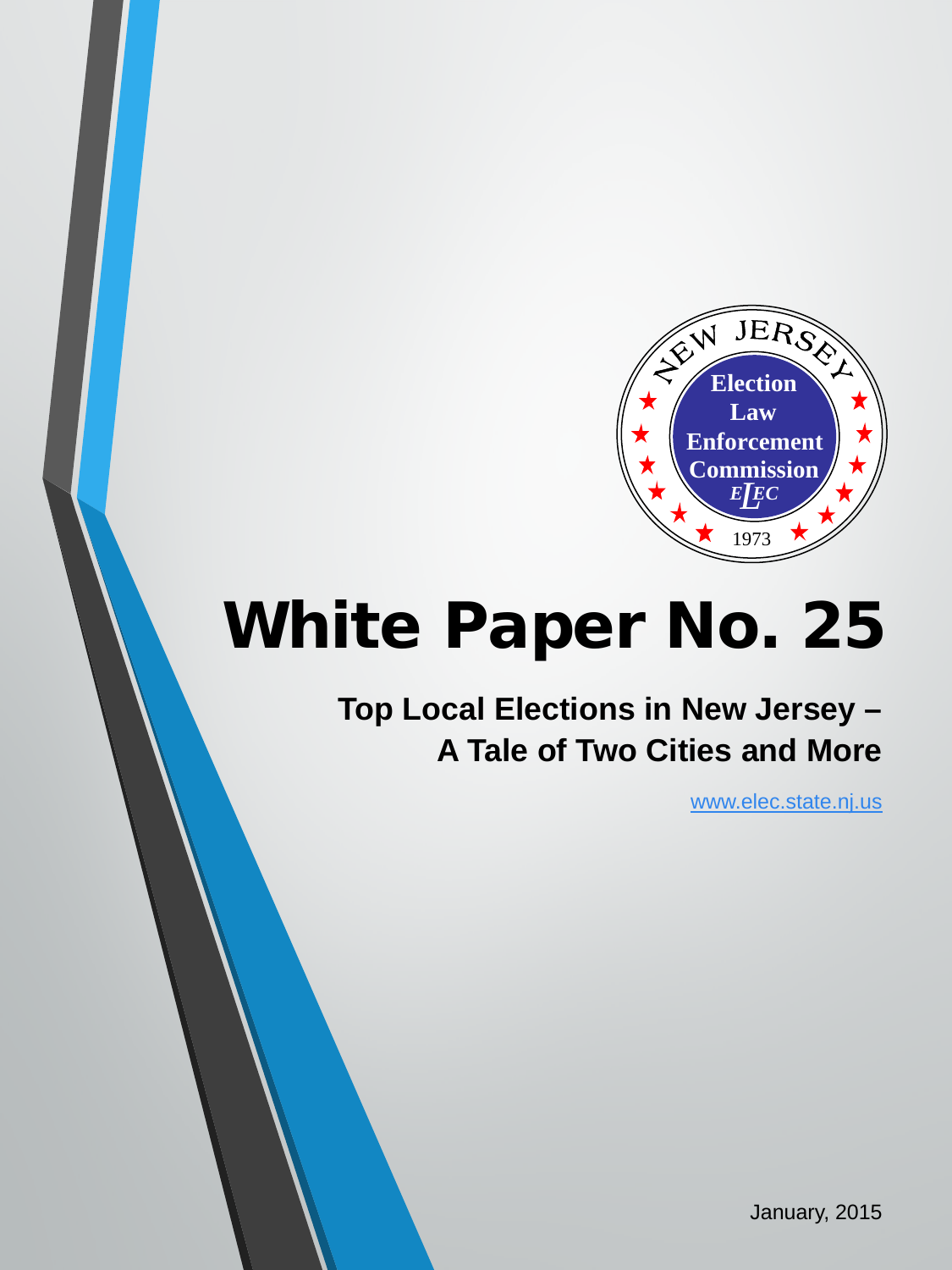

#### **ELECTION LAW ENFORCEMENT COMMISSION**

**RONALD DEFILIPPIS** Chairman

**WALTER F. TIMPONE Vice Chairman** 

**AMOS C. SAUNDERS** Commissioner

Respond to: P.O. Box 185 Trenton, New Jersey 08625-0185

(609) 292-8700 or Toll Free Within NJ 1-888-313-ELEC (3532)

Website: http://www.elec.state.nj.us/

### **ACKNOWLEDGEMENT**

The Commissioners would like to thank the various staff members involved in this report, which is the 25<sup>th</sup> white paper released by the New Jersey Law Enforcement Commission (ELEC) since 1988.

This series has received national and even international recognition, and its contents often have been cited in media reports, the political science literatures, studies prepared by sister agencies and advocacy groups.

Besides serving as reference works, the reports also provide valuable background and guidance for the Governor's Office, legislators and other policymakers.

Deputy Director Joseph W. Donohue is the author of White Paper 25, "Top Local Elections in NJ-  $\overline{A}$ Tale of Two Cities and More."

General editors and proofreaders included Executive Director Jeffrey M. Brindle, Director of Information Technology Carol Neiman, Compliance Director Amy F. Davis and Research Associate Steven Kimmelman. Director of Finance and Administration Christopher Mistichelli checked many of the numbers.

Administrative Assistant Elbia L. Zeppetelli also helped with proofreading, and brought her usual finesse to formatting the final version.

A special thanks to Todd J. Wojcik, Director of Campaign Financing, and Clerk Igor Milewski. Todd and Igor arranged for the retrieval of dozens of boxes of older paper reports in an off-site storage facility to help verify candidate totals, and helped track down several spools of microfiche that also were critical for research of early campaigns. Todd also helped with proofreading.

All 25 white papers are available on ELEC's website at [www.elec.state.nj.us.](http://www.elec.state.nj.us/) For earlier research into local campaign finance trends and valuable historical background on municipal elections in the state, see these two reports by Director Brindle: White Paper 18: "Local Campaign Financing: An Analysis of Trends in Communities Large and Small (2005)," and White Paper 14: "Local Campaign Financing (2000)."

**JEFFREY M. BRINDLE Executive Director** 

JOSEPH W. DONOHUE **Deputy Director** 

**DEMERY J. ROBERTS Legal Director** 

**AMY F. DAVIS Compliance Director** 

**EDWIN R. MATTHEWS Legal Counsel**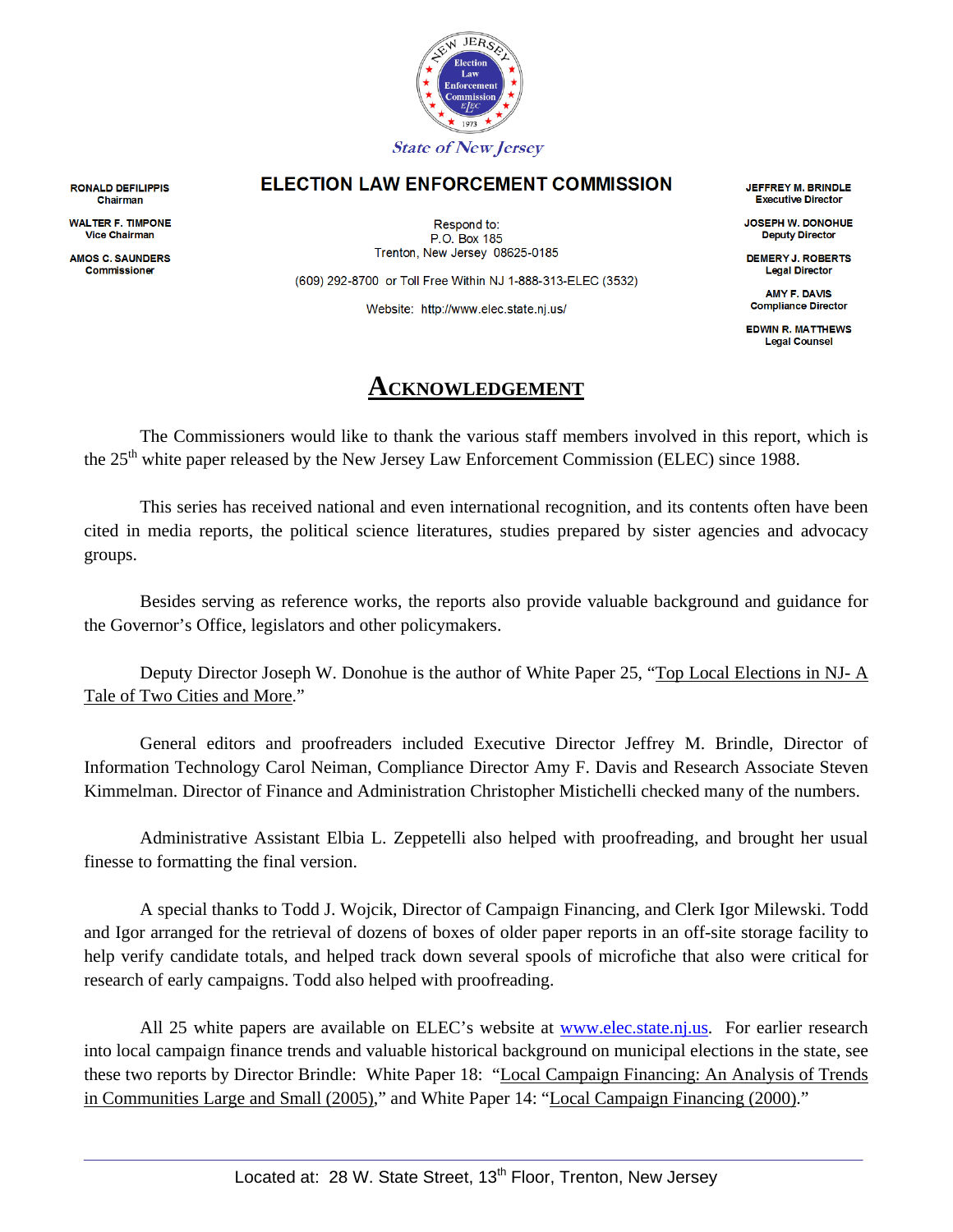# **TABLE OF CONTENTS**

### PAGE NO.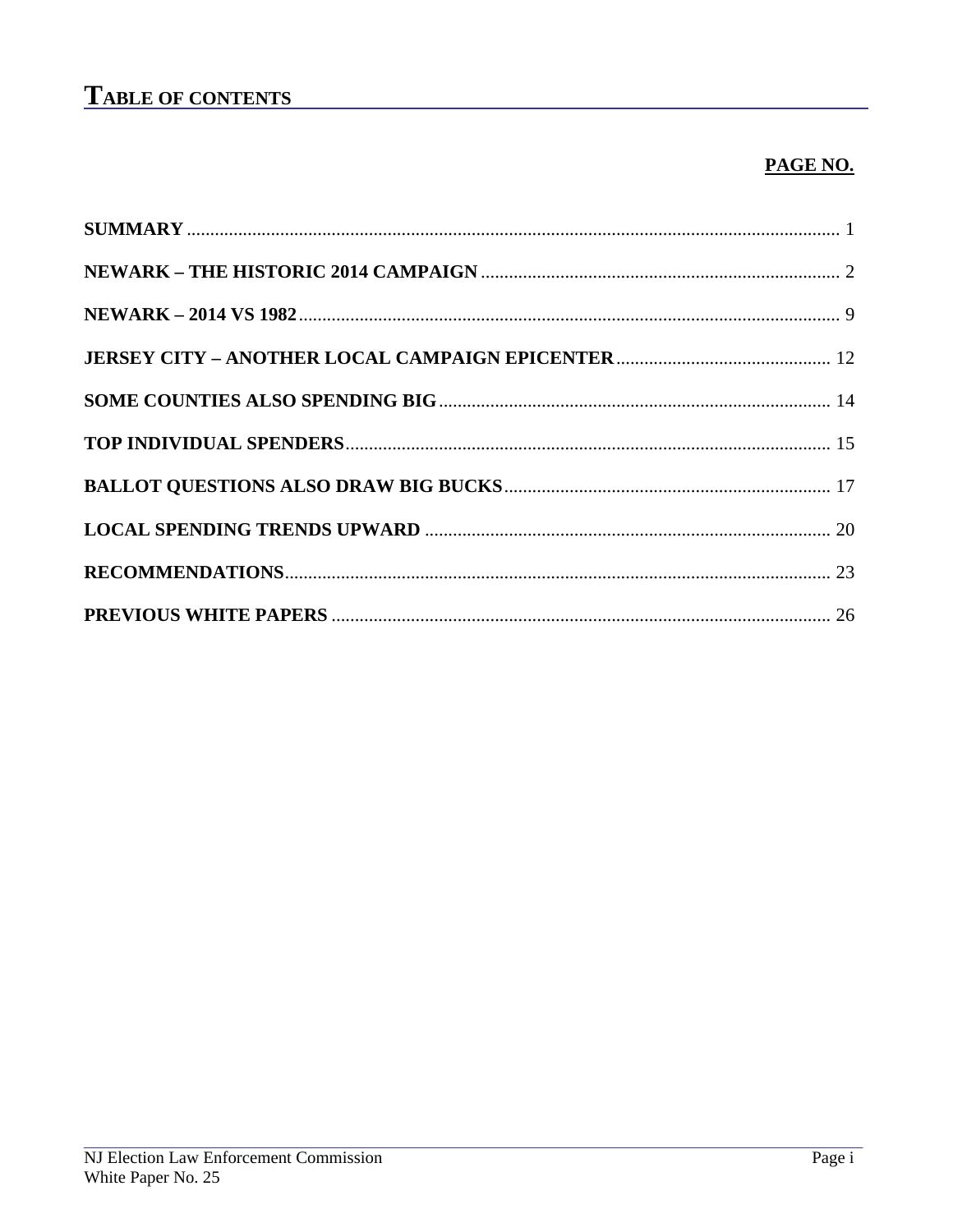# **TABLE OF CONTENTS**

| <b>TABLES</b> |                                                                            | PAGE NO. |
|---------------|----------------------------------------------------------------------------|----------|
| 1.            |                                                                            |          |
| 2.            | Spending on Four-Year Election Cycle for 2014 Newark Municipal Election  3 |          |
| 3.            |                                                                            |          |
| 4.            |                                                                            |          |
| 5.            | Major Areas of Spending by Independent Committees and Candidates in 2014   |          |
|               |                                                                            |          |
| 6.            | Breakdown of Expenses Identified as Television, Radio or Media Advertising |          |
|               |                                                                            |          |
| 7.            | Breakdown of Spending on Television, Radio or Media Advertising by Type 8  |          |
| 8.            |                                                                            |          |
| 9.            |                                                                            |          |
| 10.           |                                                                            |          |
| 11.           |                                                                            |          |
| 12.           |                                                                            |          |
| 13.           | Top 5 Largest Individual Spenders Among Local and County Candidates 16     |          |
| 14.           |                                                                            |          |
| 15.           |                                                                            |          |
| 16.           |                                                                            |          |
| 17.           | Combined Spending on County and Municipal Elections Ranked by Year 20      |          |
| 18.           |                                                                            |          |
| 19.           |                                                                            |          |
| 20.           | How Disclosure would Change for Independent Groups under ELEC              |          |
|               |                                                                            |          |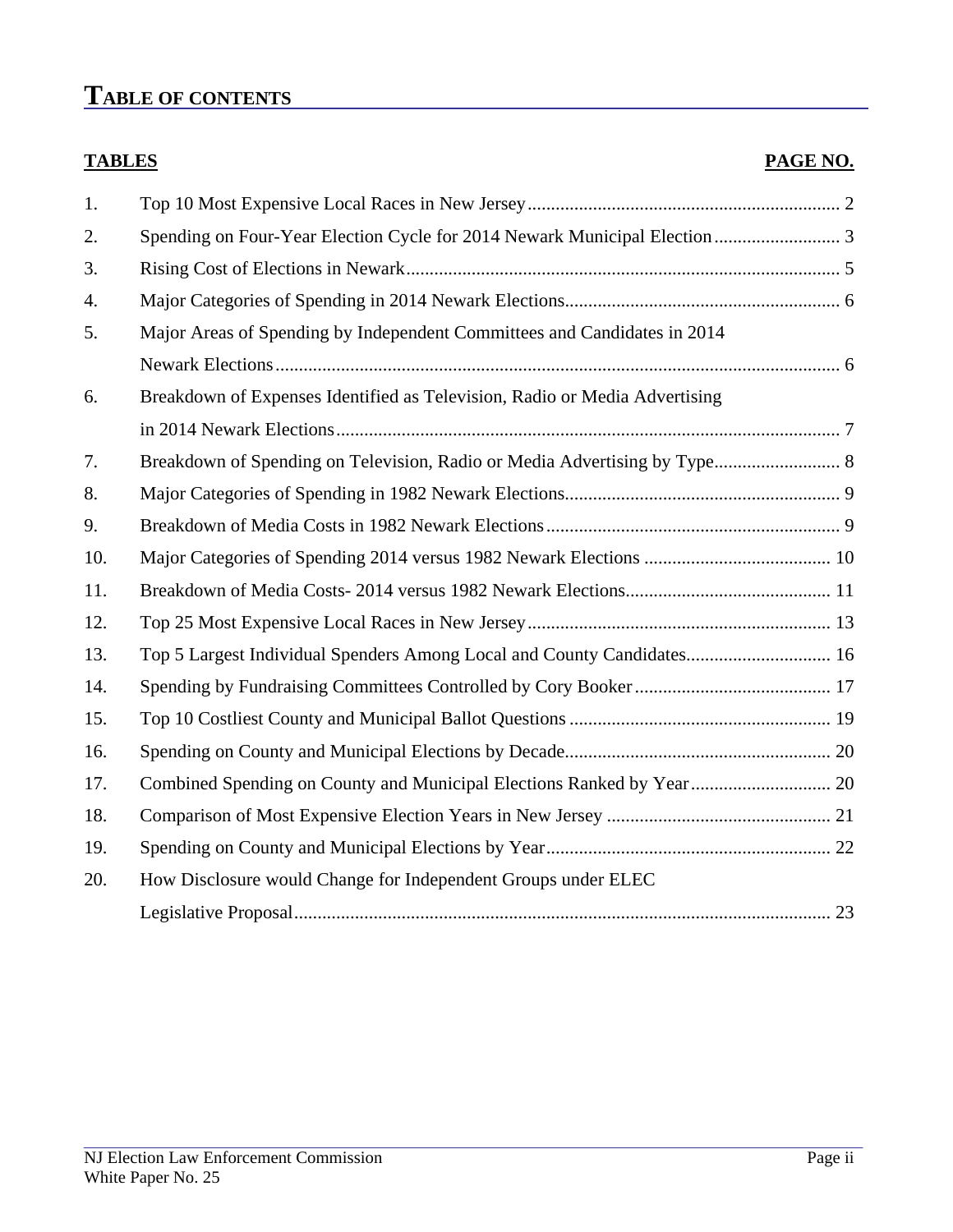# **SUMMARY**

- $\checkmark$  Newark, New Jersey's largest city by population and the 67th largest nationally, has dominated the top local races during the past 40 years. Since 1974, the four most expensive races, based on inflation adjusted numbers, all took place in "Brick City." Seven of the top 25 all-time local races occurred there (Page 13).
- $\checkmark$  While Newark has had the most expensive elections, Jersey City, the state's second most populous municipality, has had more (9 versus 7) among the top 25 all-time races (Page 13). The most expensive Jersey City race cost \$7.6 million in inflation adjusted dollars and ranks sixth among all elections. It took place in 2001, when Glenn Cunningham became the city's first African-American mayor.
- $\checkmark$  Together, Newark and Jersey City had 16 of the top 25 costliest local elections. Hoboken was the only other city in the top 25. The 2009 campaign in Hoboken cost \$3.1 million and ranked 25th (Page 13).
- $\checkmark$  Disregarding inflation, the 2014 Newark election, in which Councilman Ras Baraka defeated former assistant state Attorney General Shavar Jeffries, was the most expensive local election ever (\$12.6 million). Adjusting for inflation, it was surpassed only by the 2006 Newark election, which was equal to \$13.4 million in 2014 dollars (Page 2).
- $\checkmark$  The 2014 election was especially notable because it signaled a new era in local New Jersey politics when several independent groups spent a combined \$5.5 million (Page 3). That was nearly 22 times more than the previous record in a local election (excluding independent spending on ballot questions) (Page 4).
- $\checkmark$  The involvement of independent groups has led to a sharp change in the pattern of spending, notably a major increase in mass media spending. Eighty-two percent of all independent spending went to media, primarily for either TV or radio. By contrast, candidates spent just 31 percent of their budgets on media (Page 6).
- $\checkmark$  Six of the other top 25 local elections took place in counties. The most expensive county election occurred in Bergen County in 2002, when Dennis McNerney defeated state Sen. Henry McNamara. The race cost \$10.1 million in inflation adjusted dollars and ranks 5<sup>th</sup> among all elections (Page 14).
- $\checkmark$  No candidate individually spent more than Jerramiah Healy, who sank \$3.5 million into a 2009 election in which he won reelection as Jersey City's mayor (Page 15).
- $\checkmark$  Former Newark Mayor Cory Booker, who mostly raised funds using joint committees, appears to be the most prolific local fundraiser of all time. His committees raised and spent more than \$20 million on five Newark elections (Page 17).
- $\checkmark$  The most spent on a local ballot question was the \$1.2 million outlay by supporters and opponents of a 2010 proposal to allow private operation of Trenton's water supply (Page 18).
- $\checkmark$  In the three decades between 1985 and 2014, the most spending on local elections occurred in 2002 at \$60.1 million (inflation adjusted)(Page 20). A total of \$763 million has been spent on municipal and county elections during those three decades (Page 22).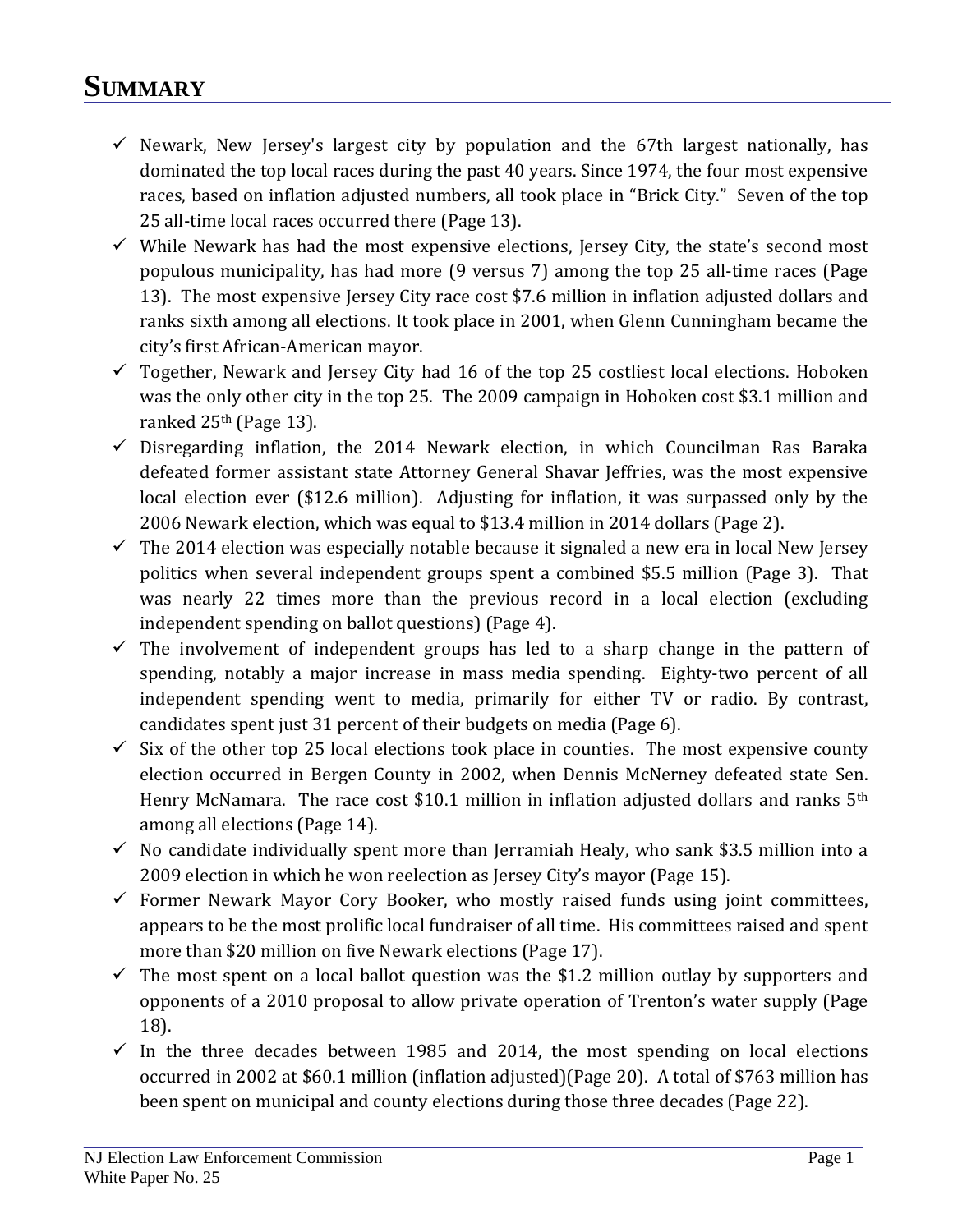### **NEWARK - THE HISTORIC 2014 CAMPAIGN**

Since the 1970s, Newark has been one of the state's biggest political battlegrounds. So much so it inspired the documentary film "Street Fight" about the 2002 campaign.

All four campaigns between 2002 and 2014 topped \$10 million in inflation adjusted dollars. They are the top four most costly local elections ever held in New Jersey.

No other municipality has come close in terms of overall spending on elections, according to the first-ever attempt by ELEC to rank the most expensive local races since 1974.

The 2006 Newark campaign, which topped \$13.4 million factoring in inflation, was the most expensive local election ever in New Jersey.

Yet it was the \$12.6 million campaign in 2014 that really stands apart. It brought a major new dimension to local politics in New Jersey- the emergence of independent groups not under the direct control of parties or candidates. Those groups also are beginning to dominate politics nationally and at the state level.

| <b>Table 1</b><br><b>Top 10 Most Expensive</b> |             |             |                                  |                                                |                                                            |  |
|------------------------------------------------|-------------|-------------|----------------------------------|------------------------------------------------|------------------------------------------------------------|--|
|                                                |             |             | <b>Local Races in New Jersey</b> |                                                |                                                            |  |
| <b>LOCATION</b>                                | <b>YEAR</b> | <b>TYPE</b> | <b>AMOUNT</b><br>(UNADJUSTED)    | <b>AMOUNT</b><br>(IN 2014)<br><b>DOLLARS</b> ) | <b>KEY RACE</b>                                            |  |
| <b>Newark</b>                                  | 2006        | Municipal   | \$11,437,051                     | \$13,439,543                                   | Cory Booker defeats Ronald Rice<br>for mayor.              |  |
| Newark                                         | 2014        | Municipal   | \$12,562,933                     | \$12,562,933                                   | Ras Baraka defeats Shavar Jeffries<br>for mayor.           |  |
| <b>Newark</b>                                  | 2002        | Municipal   | \$8,692,816                      | \$11,437,916                                   | Mayor Sharpe James defeats Cory<br>Booker.                 |  |
| Newark                                         | 2010        | Municipal   | \$9,827,153                      | \$10,670,090                                   | Mayor Cory Booker defeats<br>Clifford Minor.               |  |
| Bergen<br>County                               | 2002        | General     | \$7,667,682                      | \$10,089,055                                   | Dennis McNerney defeats Henry<br>McNamara for Executive.   |  |
| Jersey City                                    | 2001        | Municipal   | \$5,655,735                      | \$7,561,143                                    | Glenn Cunningham defeats Tom<br>DeGise to become mayor.    |  |
| Jersey City                                    | 2009        | Municipal   | \$5,889,743                      | \$6,500,820                                    | Mayor Jerramiah Healy defeats<br>Louis Manzo.              |  |
| Jersey City                                    | 1989        | Municipal   | \$3,041,000                      | \$5,803,435                                    | Gerald McCann defeats Glenn<br>Cunningham to become mayor. |  |
| <b>Essex County</b>                            | 1978        | General     | \$1,514,107                      | \$5,505,844                                    | Peter Shapiro defeats Robert Notte<br>to Become Executive. |  |
| Jersey City                                    | 2013        | Municipal   | \$5,269,015                      | \$5,354,690                                    | Steven Fulop defeats Jerramiah<br>Healy for mayor.         |  |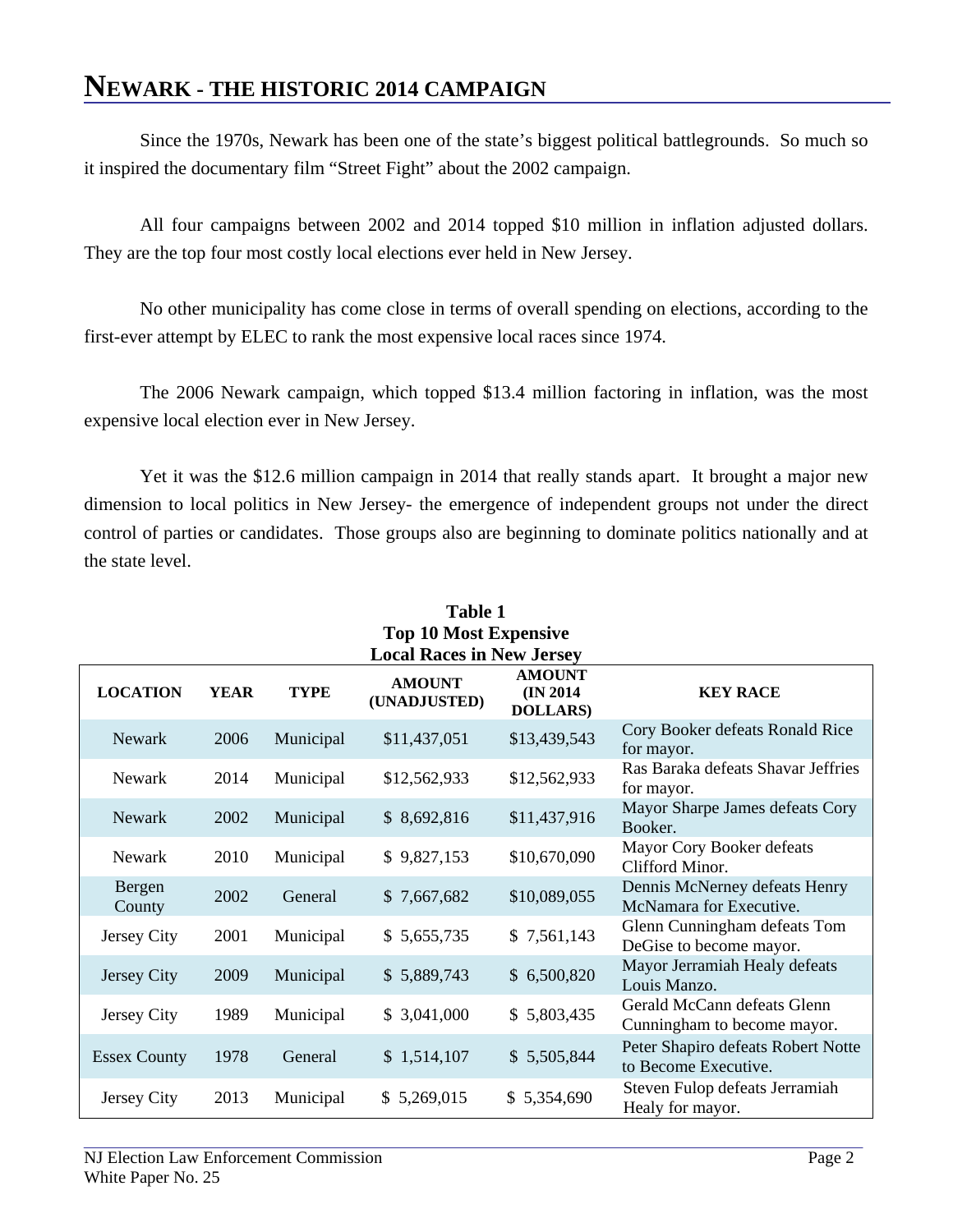### **NEWARK - THE HISTORIC 2014 CAMPAIGN**

These so-called "outside" groups spent a total of \$5.5 million during the election year alone- an unprecedented 44 percent of the full four-year election cycle spending for 2014 (Newark candidates run every four years). By contrast, candidates spent \$7 million – 56 percent.

No previous municipal election had ever drawn anything close to that much spending by independent groups. One group alone- Newark First- spent just under \$4.5 million on the campaign. The biggest spending candidate committee spent less than half that sum.

**Table 2**

| <b>Spending on Four-Year Election Cycle for 2014 Newark Municipal Election</b>               |                          |                |  |  |  |  |
|----------------------------------------------------------------------------------------------|--------------------------|----------------|--|--|--|--|
| <b>CANDIDATE OR JOINT CANDIDATE COMMITTEE NAME</b>                                           | <b>SPENT</b>             | <b>PERCENT</b> |  |  |  |  |
| Jeffries, Caraballo, Amador, Gonzalez, Waters, Ramos, Speight, Lloyd,<br>Bankston, and Logan | \$2,164,729              |                |  |  |  |  |
| Booker, Gonzalez, Onque, Green and Cobb Latham                                               | \$1,577,638              |                |  |  |  |  |
| Crump, Council, James, McCallum, Chaneyfield-Jenkins, Osborne, and<br>Lopez                  | \$<br>829,071            |                |  |  |  |  |
| Baraka, Ras*                                                                                 | 603,118<br>\$            |                |  |  |  |  |
| Quintana, Luis                                                                               | $\mathcal{S}$<br>281,814 |                |  |  |  |  |
| Amador, Augusto                                                                              | 278,937<br>\$            |                |  |  |  |  |
| Ramos, Anibal                                                                                | \$<br>242,250            |                |  |  |  |  |
| Sharif, Darrin                                                                               | 152,691<br>\$            |                |  |  |  |  |
| 28 other Candidate Committees that Spent Less than \$100,000 each                            | $\mathcal{S}$<br>683,049 |                |  |  |  |  |
| Runoff                                                                                       | \$<br>169,070            |                |  |  |  |  |
| <b>Local Parties</b>                                                                         | \$<br>73,001             |                |  |  |  |  |
| <b>SUBTOTAL-CANDIDATES AND PARTIES</b>                                                       | \$7,055,368              | 56             |  |  |  |  |
|                                                                                              |                          |                |  |  |  |  |
| <b>INDEPENDENT COMMITTEES</b>                                                                |                          |                |  |  |  |  |
| <b>Newark First</b>                                                                          | \$4,465,486              |                |  |  |  |  |
| <b>Working Families Organization</b>                                                         | \$<br>410,001            |                |  |  |  |  |
| <b>Newark Families for Progress</b>                                                          | $\mathcal{S}$<br>285,591 |                |  |  |  |  |
| NJ Workers Voices                                                                            | \$<br>163,361            |                |  |  |  |  |
| <b>American Federation of Teachers</b>                                                       | \$<br>109,996            |                |  |  |  |  |
| Committee for Economic Growth and Social Justice                                             | \$<br>73,130             |                |  |  |  |  |
| SUBTOTAL- INDEPENDENT SPENDING                                                               | \$5,507,565              | 44             |  |  |  |  |
| <b>GRAND TOTAL</b>                                                                           | \$12,562,933             | <b>100</b>     |  |  |  |  |

\*Subtracts funds transferred to next election.

Newark First was chiefly funded by Education Reform Now, a New York City-based group and is a major advocate of privately run charter schools. It supported former assistant state Attorney General Shavar Jeffries and opposed Councilman Ras Baraka, who won the election.

Education Reform Now also backed Newark Families for Progress, another independent group.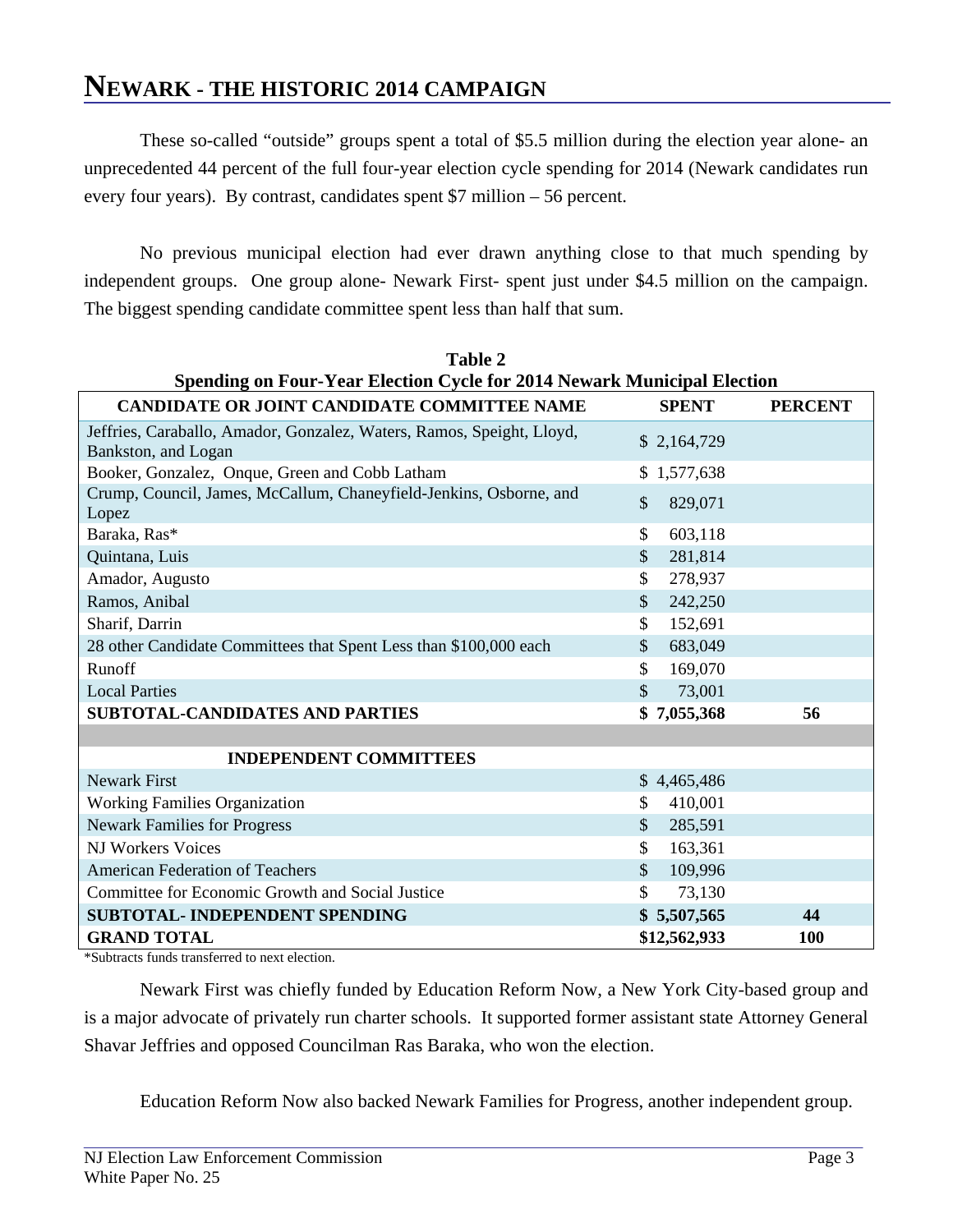On the other side of the debate and siding with Baraka were Working Families Organization, NJ Workers Voices, American Federation of Teachers and Committee for Economic Growth and Social Justice.

How significant was the independent spending in this year's Newark election?

It was nearly 22 times larger than the \$251,629 spent by Better Education for New Jersey's Kids Inc. in the 2013 Jersey City election. That outlay was considered the largest previous example of independent spending in a New Jersey local election not involving a ballot question.

### **NEWARK CAMPAIGN SPENDING TOPS INFLATION**

The cost of campaigning in Newark has risen even more than the rate of inflation since 1974.

The 1974 campaign cost \$489,411, or nearly \$2.4 million when adjusted for inflation. By comparison, the 2014 campaign cost \$12.6 million.

The difference is 434 percent, which is higher than the rise in cost of living over the 40-year period of 381 percent.

There are various reasons why the cost of elections in Newark is higher than in other municipalities. For one thing, there is a mayor and nine council members. That can easily lead to two dozen or more candidates in a major election year. Like other non partisan May Municipal election cities, Newark has runoff elections to decide close races, which further boosts the cost of the election.

Newark also is the state's largest city, meaning candidates have to send out more mail and knock on more doors than in other cities. Newark also is located in the New York media market, one of the most expensive in the country. And unlike small municipalities, it bids out millions of dollars of public contracts annually that act like cat nip to some contributors.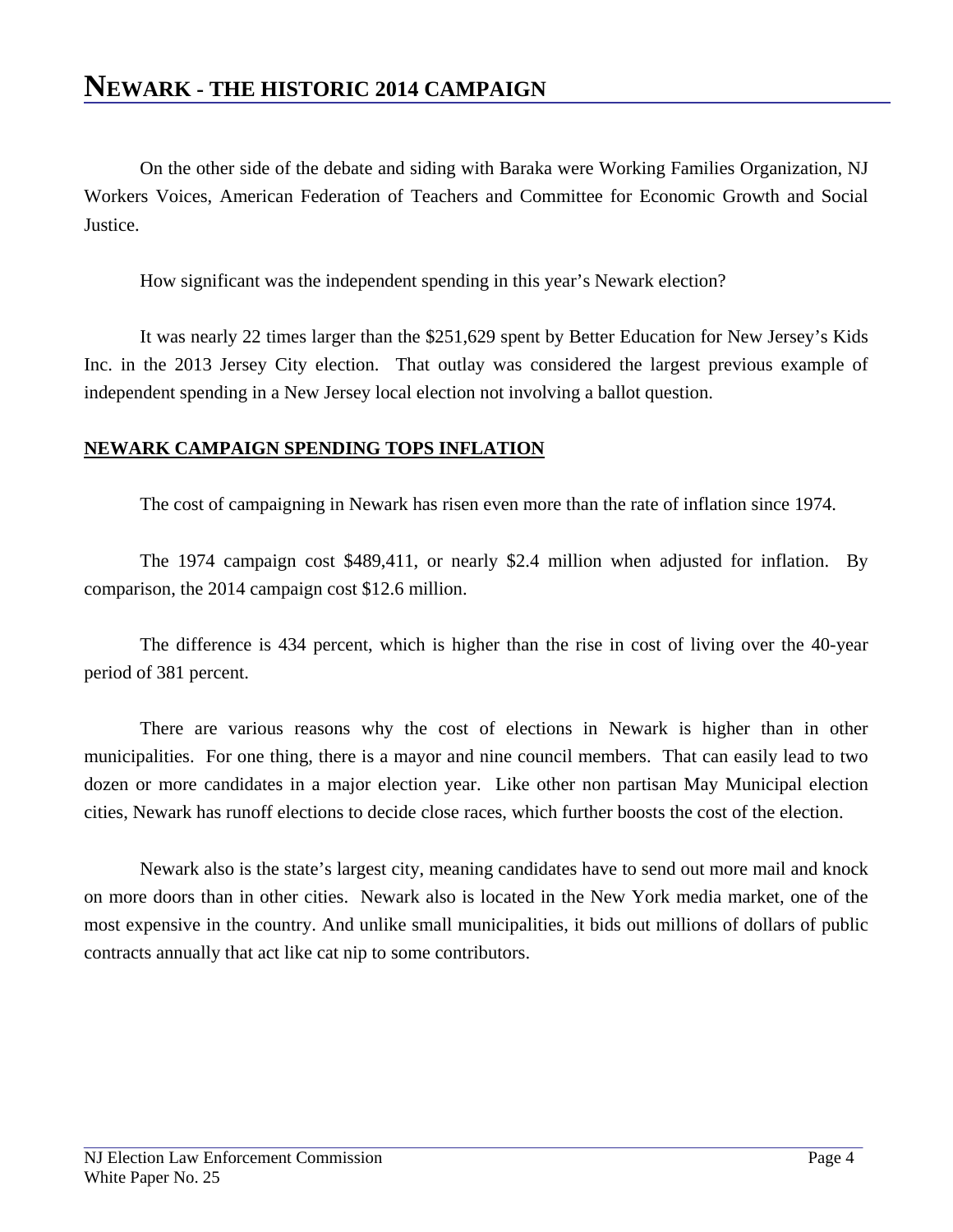### **NEWARK - THE HISTORIC 2014 CAMPAIGN**

|                                           |                                                 | 1 univ v                       |                                        |  |  |  |
|-------------------------------------------|-------------------------------------------------|--------------------------------|----------------------------------------|--|--|--|
| <b>Rising Cost of Elections in Newark</b> |                                                 |                                |                                        |  |  |  |
| <b>YEAR</b>                               | <b>TOTAL SPENDING</b><br><b>IN 2014 DOLLARS</b> | <b>CHANGE-</b><br>2014 VS 1974 | <b>COST OF LIVING-</b><br>2014 VS 1974 |  |  |  |
| 1974                                      | \$2,352,938                                     |                                |                                        |  |  |  |
| 1978                                      | \$1,941,509                                     |                                |                                        |  |  |  |
| 1982                                      | \$2,328,669                                     |                                |                                        |  |  |  |
| 1986                                      | \$3,453,095                                     |                                |                                        |  |  |  |
| 1990                                      | \$3,835,665                                     |                                |                                        |  |  |  |
| 1994                                      | \$3,007,663                                     |                                |                                        |  |  |  |
| 1998                                      | \$4,746,786                                     |                                |                                        |  |  |  |
| 2002                                      | \$11,437,916                                    |                                |                                        |  |  |  |
| 2006                                      | \$13,439,543                                    |                                |                                        |  |  |  |
| 2010                                      | \$10,670,090                                    |                                |                                        |  |  |  |
| 2014                                      | \$12,562,933                                    | 434                            | 381                                    |  |  |  |

**Table 3**

### **2014 ELECTION: EXPENSIVE AND MEDIA DRIVEN**

The candidates of decades past would barely recognize today's campaigns.

For one thing, independent groups are increasingly becoming involved in local politics, a trend likely to accelerate. Candidates and committees spend their money differently today than in the past. And candidates of three decades ago would be stunned by the overall price tag.

Newark candidates and committees spent \$12.6 million over the four-year, 2014 election cycle. In dollars unadjusted for inflation, it was the most expensive local campaign in history. Even accounting for inflation, it ranks second only behind the 2006 Newark election.

ELEC analyzed \$9.8 million of that spending. This total represents nearly all election year spending, and 80 percent of total spending for the full four-year election cycle.

To allow an apples-to-apples comparison with spending in the 1982 Newark election (see page 9), which includes only election year spending, the analysis left out \$914,690 spent by several incumbents in the three years leading up to the election.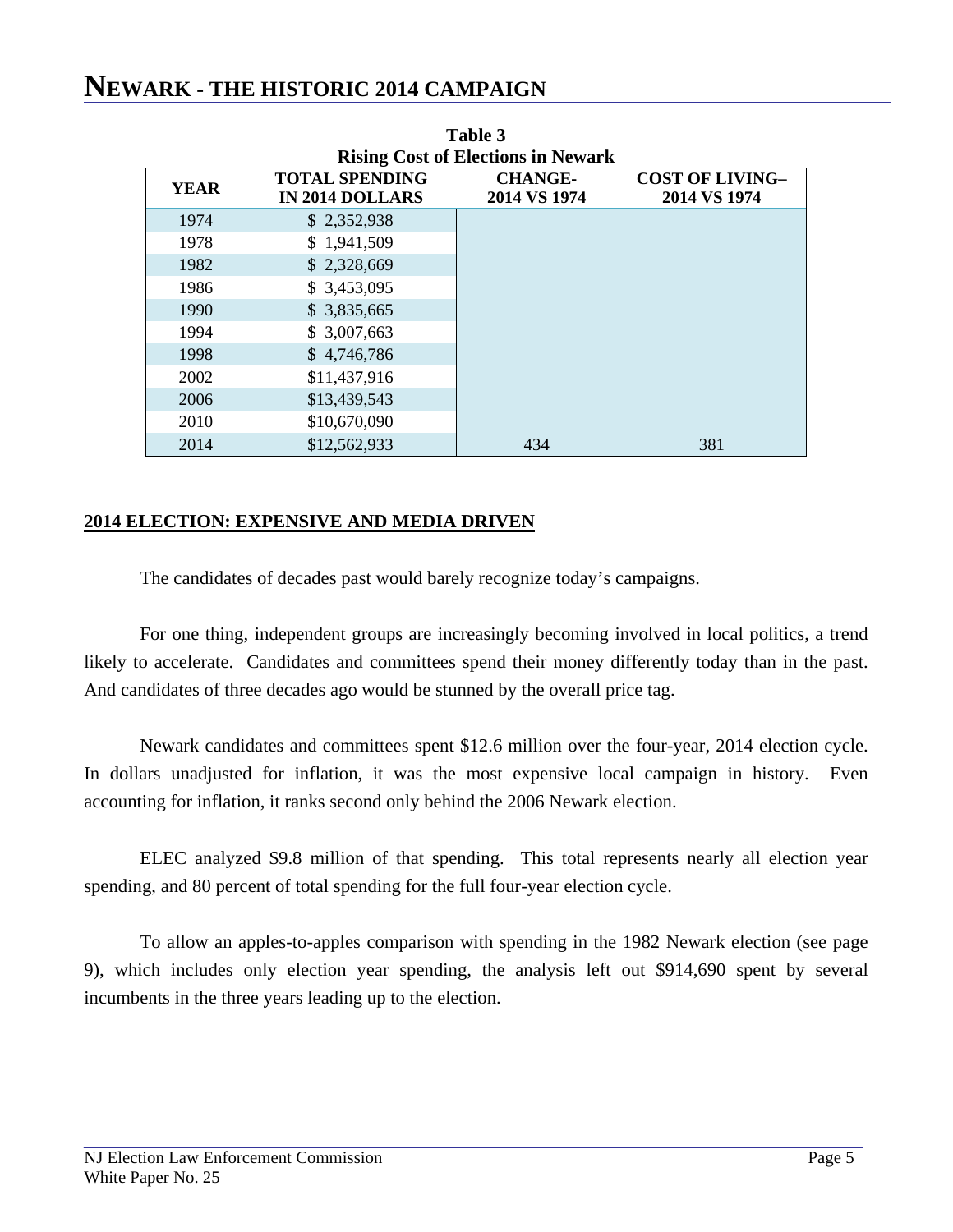# **NEWARK - THE HISTORIC 2014 CAMPAIGN**

It also omitted about \$1.6 million raised and spent by former Mayor Cory Booker and his slate, nearly all of it before 20[1](#page-9-0)4. Booker announced in December 2012 that he was running for U.S. Senate.<sup>1</sup> He won that campaign on October 16, [2](#page-9-1)013 and stepped down as mayor on October 31, 2013.<sup>2</sup>

The involvement of independent groups may have led to the most media-driven local election in state history. Sixty percent of total expenditures were for media.

| Table 4                                            |             |     |  |  |  |  |
|----------------------------------------------------|-------------|-----|--|--|--|--|
| <b>Major Categories of Spending</b>                |             |     |  |  |  |  |
| in 2014 Newark Elections                           |             |     |  |  |  |  |
| <b>PERCENT</b><br><b>CATEGORY</b><br><b>AMOUNT</b> |             |     |  |  |  |  |
| Election Day/GOTV*                                 | \$1,740,179 | 18  |  |  |  |  |
| Media                                              | \$5,903,217 | 60  |  |  |  |  |
| Miscellaneous                                      | \$2,130,597 | 22  |  |  |  |  |
| <b>Transfer to Future Campaign</b>                 | 64,848      |     |  |  |  |  |
| <b>TOTAL</b>                                       | \$9,838,842 | 100 |  |  |  |  |

\*GOTV means get out the vote.

Independent committees spent a far higher percentage of their campaign dollars on media (82%) than candidates (31%). On a percentage basis, candidates spent twice as much (25% versus 12%) on get-out-the-vote and Election Day activities than independent groups.

| Table 5<br><b>Major Areas of Spending by Independent Committees</b>                                                                                    |                                         |            |             |            |              |     |  |  |
|--------------------------------------------------------------------------------------------------------------------------------------------------------|-----------------------------------------|------------|-------------|------------|--------------|-----|--|--|
|                                                                                                                                                        | and Candidates in 2014 Newark Elections |            |             |            |              |     |  |  |
| <b>INDEPENDENT</b><br><b>CATEGORY</b><br><b>CANDIDATES</b><br><b>PERCENT</b><br><b>PERCENT</b><br><b>PERCENT</b><br><b>TOTALS</b><br><b>COMMITTEES</b> |                                         |            |             |            |              |     |  |  |
| Election<br>Day/GOTV*                                                                                                                                  | 670,508<br>S.                           | 12         | \$1,069,671 | 25         | \$1,740,179  | 18  |  |  |
| Media                                                                                                                                                  | \$4,540,280                             | 82         | \$1,362,937 | 31         | \$5,903,217  | 60  |  |  |
| Misc                                                                                                                                                   | \$296,777                               | 5          | \$1,833,820 | 42         | \$2,130,597  | 22  |  |  |
| <b>Transfer</b>                                                                                                                                        | <b>NA</b>                               | <b>NA</b>  | 64,848      |            | \$<br>64,848 |     |  |  |
| <b>TOTALS</b>                                                                                                                                          | \$5,507,565                             | <b>100</b> | \$4,331,276 | <b>100</b> | \$9,838,842  | 100 |  |  |

\*GOTV means get out the vote.

<span id="page-9-0"></span> $\frac{1}{1}$  $\mathbf{1}$ Marc Santora and Raymond Hernandez, "Booker Studies Bid for Senate, Not Governor," New York Times, December 21,

<span id="page-9-1"></span><sup>2012.&</sup>lt;br><sup>2</sup> Ted Sherman, "Booker Formally Resigns as Newark Mayor; Letter Reflects on 'Incredible Positive Change,' Continued Progress," The Star-Ledger, October 31, 2013.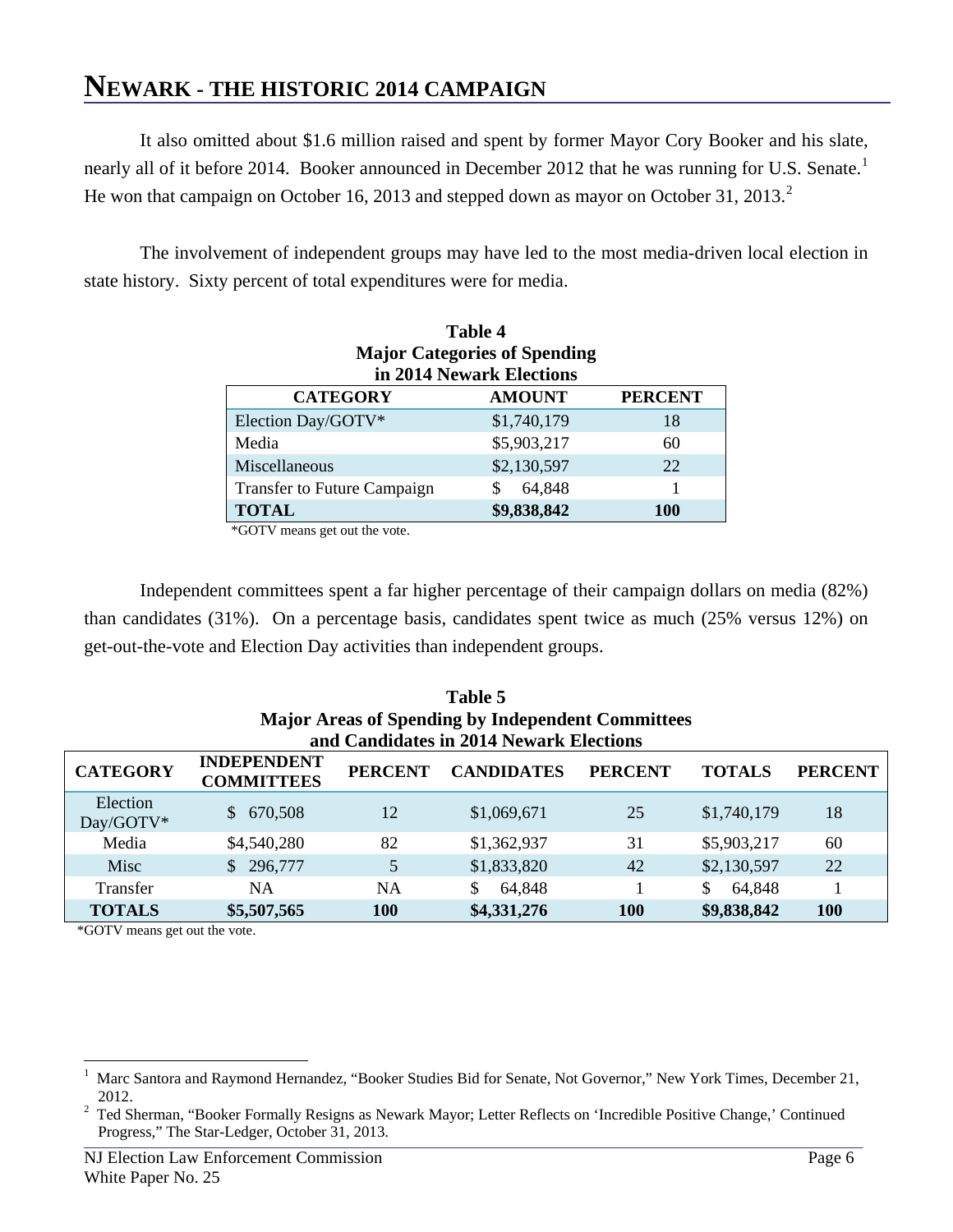Candidates also spent a far higher proportion of their spending on overhead and other miscellaneous expenses (42% versus 5%) while 1 percent of candidate funds was transferred to the next election.

Of the \$5.9 million spent by candidates and independent groups on all forms of media, \$4.8 million was identified as television, radio or "media" advertisements (see Table 6). Most media buys are for television or radio spots, though they also can be part of a package that includes other forms of advertising.

| Table 6<br><b>Breakdown of Expenses Identified as Television, Radio</b>                                                                                                                 |                                                                   |                      |                        |           |                         |             |  |  |  |
|-----------------------------------------------------------------------------------------------------------------------------------------------------------------------------------------|-------------------------------------------------------------------|----------------------|------------------------|-----------|-------------------------|-------------|--|--|--|
| or Media Advertising in 2014 Newark Elections<br><b>TV/RADIO</b><br><b>RADIO ADS</b><br><b>TV ADS</b><br><b>TOTALS</b><br><b>COMMITTEE</b><br><b>MEDIA</b><br><b>TYPE</b><br><b>ADS</b> |                                                                   |                      |                        |           |                         |             |  |  |  |
| Newark First                                                                                                                                                                            | \$27,000                                                          | \$150,000            | \$3,280,000            |           | \$3,457,000             | Independent |  |  |  |
| <b>Working Families</b>                                                                                                                                                                 |                                                                   |                      |                        | \$398,000 | 398,000<br>\$           | Independent |  |  |  |
| Jeffries Team                                                                                                                                                                           | \$352,110                                                         |                      |                        |           | 352,110<br>\$           | Candidate   |  |  |  |
| Baraka, Ras                                                                                                                                                                             | \$229,155                                                         | \$21,529             | \$<br>22,478           |           | \$<br>273,162           | Candidate   |  |  |  |
| <b>Newark Families</b>                                                                                                                                                                  | \$220,000                                                         |                      |                        |           | 220,000<br>$\mathbb{S}$ | Independent |  |  |  |
| American<br>Federation of<br>Teachers                                                                                                                                                   |                                                                   | \$<br>84,000         |                        |           | \$<br>84,000            | Independent |  |  |  |
| <b>Economic Growth</b><br>and Social Justice                                                                                                                                            |                                                                   |                      | \$<br>41,000           |           | \$<br>41,000            | Independent |  |  |  |
| Quintana, Luis                                                                                                                                                                          |                                                                   |                      | \$<br>12,262           |           | \$<br>12,262            | Candidate   |  |  |  |
| Correia, Luis                                                                                                                                                                           |                                                                   |                      | \$<br>4,200            |           | \$<br>4,200             | Candidate   |  |  |  |
| Bradford, Patricia                                                                                                                                                                      |                                                                   |                      | \$<br>4,175            |           | \$<br>4,175             | Candidate   |  |  |  |
| Bey, Maryam                                                                                                                                                                             |                                                                   |                      | \$<br>3,116            |           | \$<br>3,116             | Candidate   |  |  |  |
| Chaneyfield<br>Jenkins, Gayle                                                                                                                                                           |                                                                   |                      | $\mathcal{S}$<br>1,000 |           | \$<br>1,000             | Candidate   |  |  |  |
| Brito, Rafael                                                                                                                                                                           |                                                                   | $\mathcal{S}$<br>300 |                        |           | \$<br>300               | Candidate   |  |  |  |
| <b>GRAND TOTAL</b>                                                                                                                                                                      | \$255,829<br>\$398,000<br>\$4,850,325<br>\$828,265<br>\$3,368,231 |                      |                        |           |                         |             |  |  |  |

While candidate media expenditures were higher than in earlier decades, independent groups concentrated most of their spending on major media buys.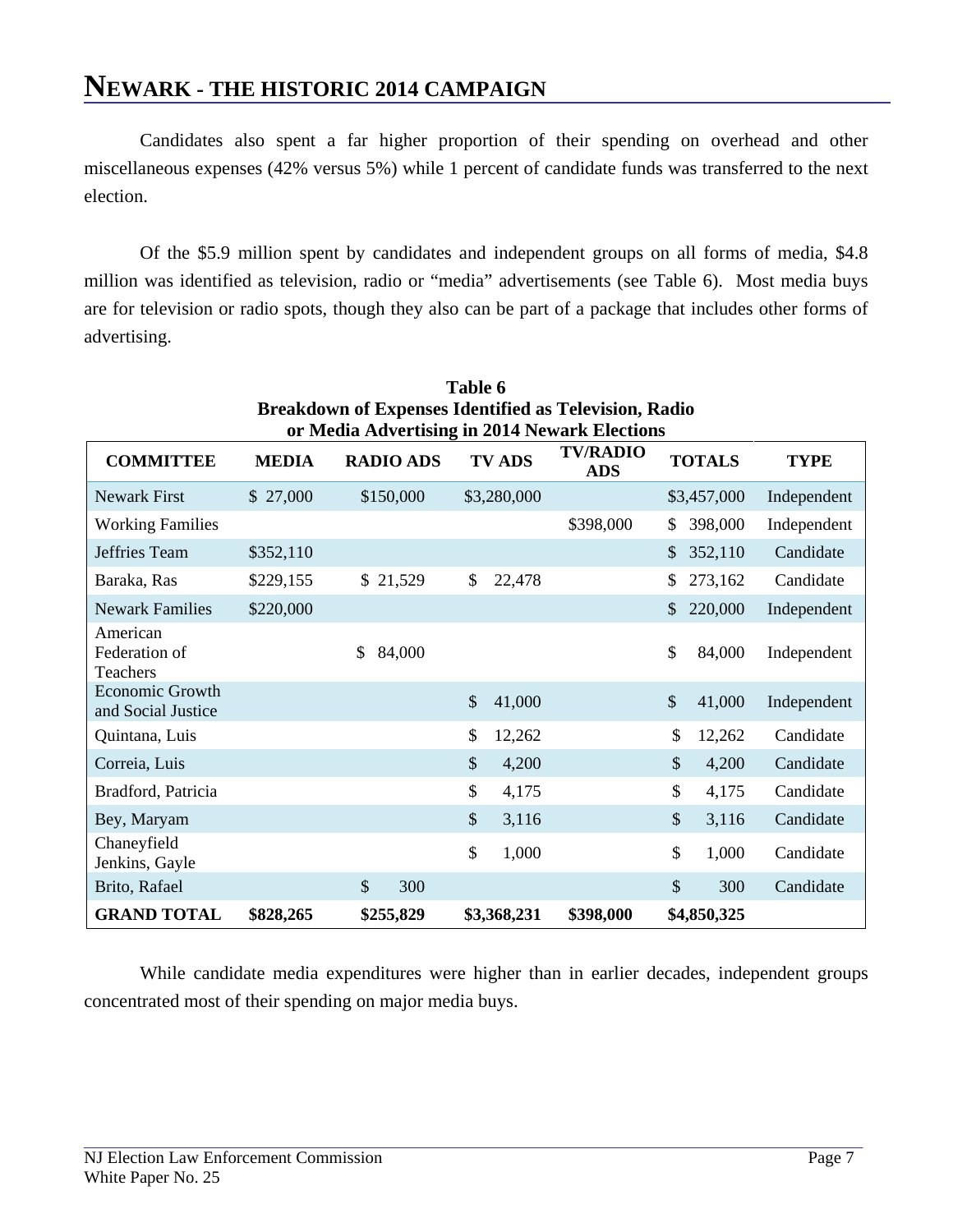### **NEWARK - THE HISTORIC 2014 CAMPAIGN**

| Table 7            |                                              |                                   |                  |                            |               |  |  |
|--------------------|----------------------------------------------|-----------------------------------|------------------|----------------------------|---------------|--|--|
|                    | <b>Comparison of Spending on Television,</b> |                                   |                  |                            |               |  |  |
|                    |                                              | <b>Radio or Media Advertising</b> |                  |                            |               |  |  |
| <b>TYPE</b>        | <b>INDEPENDENT</b>                           | <b>PERCENT</b><br><b>OF TOTAL</b> | <b>CANDIDATE</b> | <b>PERCENT</b><br>OF TOTAL | <b>TOTAL</b>  |  |  |
| TV Ads             | \$3,321,000                                  |                                   | \$47,231         |                            | \$3,368,231   |  |  |
| Media              | \$247,000                                    |                                   | \$581,265        |                            | 828,265<br>S. |  |  |
| TV/Radio Ads       | 398,000                                      |                                   | <b>NA</b>        |                            | 398,000<br>S. |  |  |
| Radio Ads          | 234,000<br>S.                                |                                   | \$21,829         |                            | 255,829<br>S. |  |  |
| <b>GRAND TOTAL</b> | \$4,200,000                                  | 87                                | \$650,325        | 13                         | \$4,850,325   |  |  |

### **1982 VERSUS 2014- MAJOR CHANGES IN HOW CANDIDATES AND COMMITTEES SPEND THEIR MONEY**

The year 1982 was filled with challenges and milestones.

A short but brutal recession gripped the nation in the same year Great Britain battled Argentina over the Falkland Islands. Ronald Reagan was serving his second year as president. "ET" was a major box office success, the Weather Channel made its appearance on cable television and the first computer virus, called "Elk Cloner," started a dastardly trend that still plagues cyberspace.<sup>[3](#page-11-0)</sup>

In New Jersey, Tom Kean had just taken office as governor. He was greeted with his most difficult year as a revenue shortfall forced budget cuts and increases in the income, sales and gasoline taxes.[4](#page-11-1)

In Newark, Kenneth Gibson, elected as the city's first African American mayor in 1970, won his fourth term. He fended off a challenge from Earl Harris, the city council president.

The 1982 race cost an estimated \$1,156,890. In 2014 dollars, it tallied \$2.8 million.

Incumbent Gibson spent \$567,000- nearly \$1.4 million in 2014 dollars. Harris spent at least \$169,129, or \$414,532 in today's dollars.

A detailed breakdown was performed on the nearly \$1.2 million in total spending. The following table gives the results.

<sup>&</sup>lt;sup>2</sup><br>3 Wikipedia.com chronology for 1982.

<span id="page-11-1"></span><span id="page-11-0"></span><sup>&</sup>lt;sup>4</sup> Jill Pollack, "Taxes Rise by \$350 Million," Trenton Evening Times, January 1, 1983.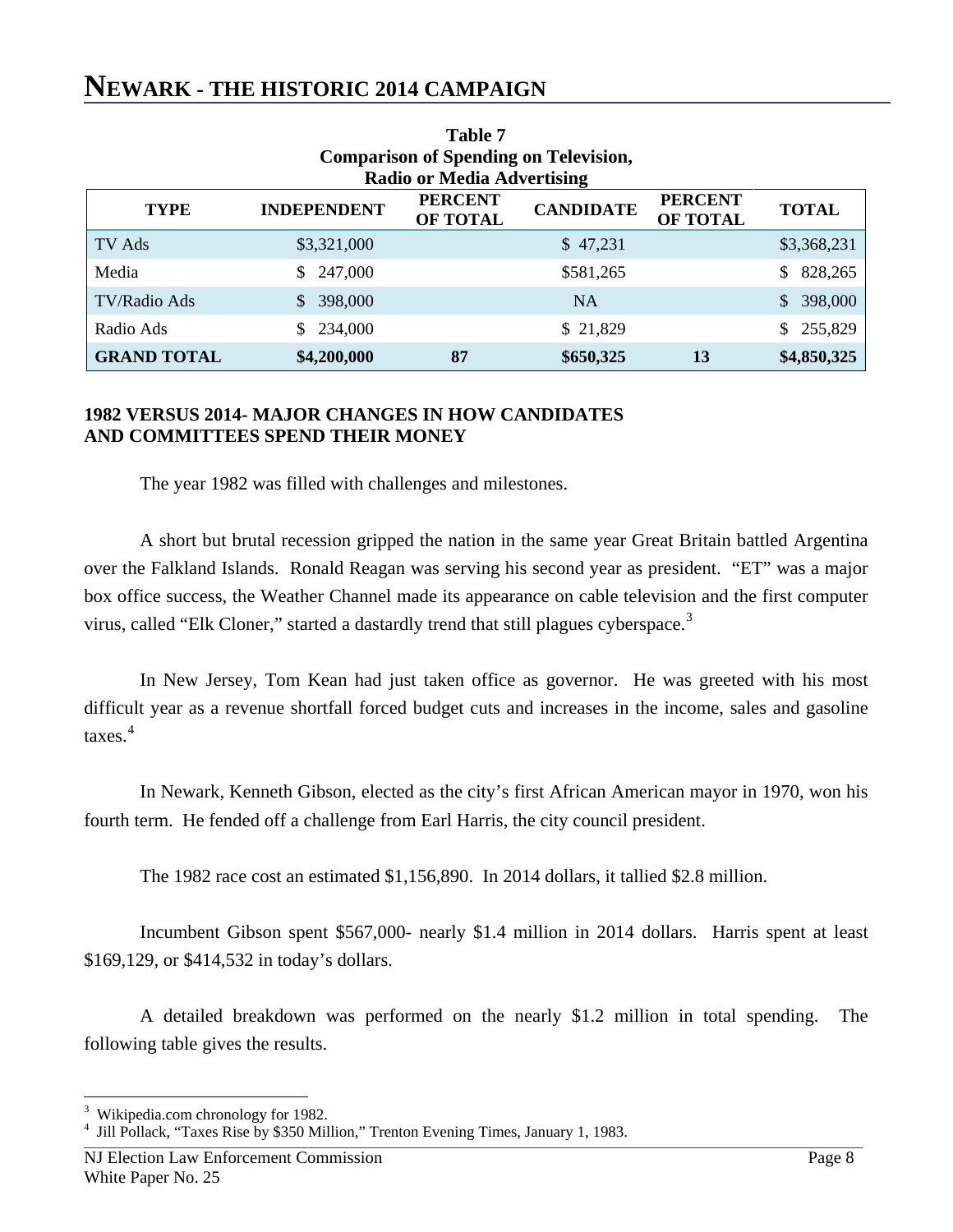| <b>Major Categories of Spending</b><br>in 1982 Newark Elections |           |     |  |  |  |  |  |
|-----------------------------------------------------------------|-----------|-----|--|--|--|--|--|
| <b>PERCENT</b><br><b>CATEGORY</b><br><b>AMOUNT</b>              |           |     |  |  |  |  |  |
| Miscellaneous                                                   | \$538,982 | 47  |  |  |  |  |  |
| Media                                                           | 484,756   | 42  |  |  |  |  |  |
| Election Day/GOTV*                                              | 132,446   | 11  |  |  |  |  |  |
| <b>Transfer to Future Campaign</b>                              | 706       | 0.1 |  |  |  |  |  |
| \$1,156,890<br><b>TOTAL</b><br>100                              |           |     |  |  |  |  |  |

**Table 8 Major Categories of Spending**

\*GOTV means get out the vote

Miscellaneous includes meals, rent, contributions made to charities or other candidates, supplies, utilities, and repayment of loans.

Even though 1982 was the year Time Magazine featured a computer as its Man of the Year,<sup>[5](#page-12-0)</sup> a breakdown of media costs shows candidates relied overwhelmingly on paper to distribute their messages.

It would be years before websites, robocalls and digital advertising became a part of local campaigns.

 $T - L1 - 0$ 

| гате у                                                             |           |     |  |  |  |  |
|--------------------------------------------------------------------|-----------|-----|--|--|--|--|
| <b>Breakdown of Media Costs in</b><br><b>1982 Newark Elections</b> |           |     |  |  |  |  |
| <b>CATEGORY</b><br><b>PERCENT</b><br><b>AMOUNT</b>                 |           |     |  |  |  |  |
| Mail/Printing                                                      | \$236,704 | 49  |  |  |  |  |
| Signs                                                              | \$85,438  | 18  |  |  |  |  |
| Radio Advertisements                                               | \$55,735  | 11  |  |  |  |  |
| Newspaper Advertisements                                           | \$45,333  | 9   |  |  |  |  |
| Advertising-Misc.                                                  | \$37,322  | 8   |  |  |  |  |
| <b>Billboards</b>                                                  | \$24,224  | 5   |  |  |  |  |
| <b>TOTAL</b>                                                       | \$484,756 | 100 |  |  |  |  |

### **THE 2014 NEWARK ELECTION VERSUS THE 1982 ELECTION**

In comparing the cost of the 2014 and 1982 Newark elections, the most telling factor is the explosion of media spending.

<span id="page-12-0"></span> <sup>5</sup> Wikepedia.com chronology for 1982.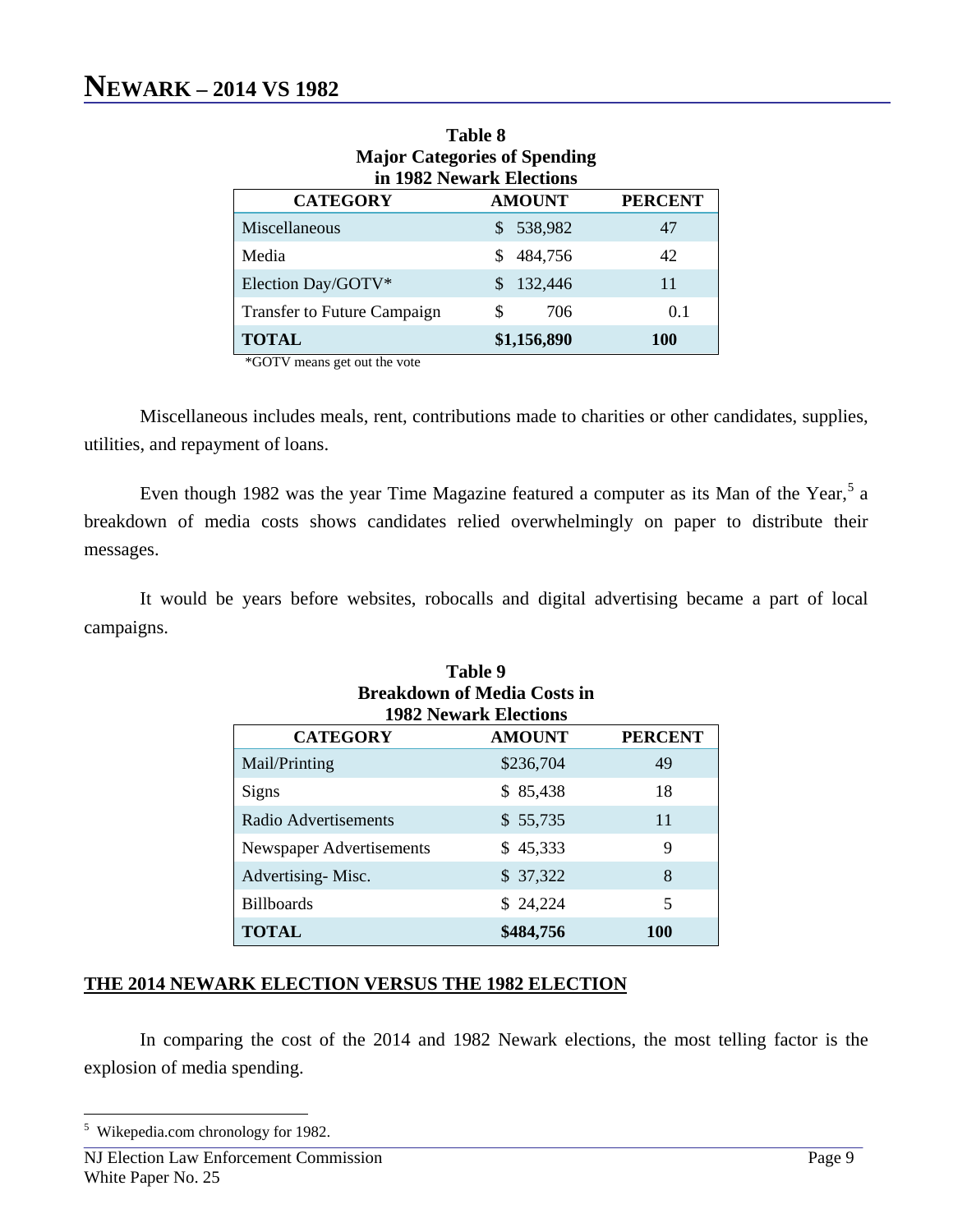### **NEWARK – 2014 VS 1982**

If the \$484,756 spent on media in 1982 was adjusted for inflation, the same amount of media spending would cost nearly \$1.2 million today. Media spending in the 2014 election exceeded \$5.9 million- nearly five times more.

Media costs today take up a far bigger share of spending compared to the 1982 campaign budget-60 percent versus 42 percent.

Money spent on Election Day and get-out-the-vote activities also is up substantially from 1982 (\$1.7 million versus \$132,446) and is higher on a percentage basis (22% versus 11%).

| Table 10                                                               |                                                        |    |                           |    |  |  |  |  |
|------------------------------------------------------------------------|--------------------------------------------------------|----|---------------------------|----|--|--|--|--|
| <b>Major Categories of Spending</b>                                    |                                                        |    |                           |    |  |  |  |  |
|                                                                        | 2014 Versus 1982 Newark Elections                      |    |                           |    |  |  |  |  |
| <b>CATEGORY</b><br><b>PERCENT</b><br>1982<br><b>PERCENT</b><br>2014    |                                                        |    |                           |    |  |  |  |  |
| Miscellaneous                                                          | \$2,130,597                                            | 18 | 538,982<br>$\mathbb{S}^-$ | 47 |  |  |  |  |
| Media                                                                  | \$5,903,217                                            | 60 | 484,756<br>\$.            | 42 |  |  |  |  |
| Election Day/GOTV*                                                     | \$1,740,179                                            | 22 | 132,446<br>\$.            | 11 |  |  |  |  |
| \$<br>706<br>0.1<br><b>Transfer to Future Campaign</b><br>64,848<br>\$ |                                                        |    |                           |    |  |  |  |  |
| <b>TOTAL</b>                                                           | \$9,838,842<br>\$1,156,890<br><b>100</b><br><b>100</b> |    |                           |    |  |  |  |  |

\*GOTV means get out the vote

While miscellaneous expenses were up in total dollars spent (nearly \$2.1 million versus about \$538,982), they were down sharply on a percentage basis (18% versus 47%).

Miscellaneous includes meals, fundraising, rent, polling, contributions made to charities or other candidates, supplies, utilities, consulting and repayment of loans.

One caveat: miscellaneous totals may be inflated because candidate descriptions of their expenses aren't always clear. Is a consultant, for instance, hired to do polling, fundraising, political strategy, or GOTV? Candidates often don't say. When the purpose of the expense was not obvious, it was placed in miscellaneous.

A detailed look at media expense shows stark differences (See Table 11).

No Newark candidates or committees reported using television advertisements in 1982.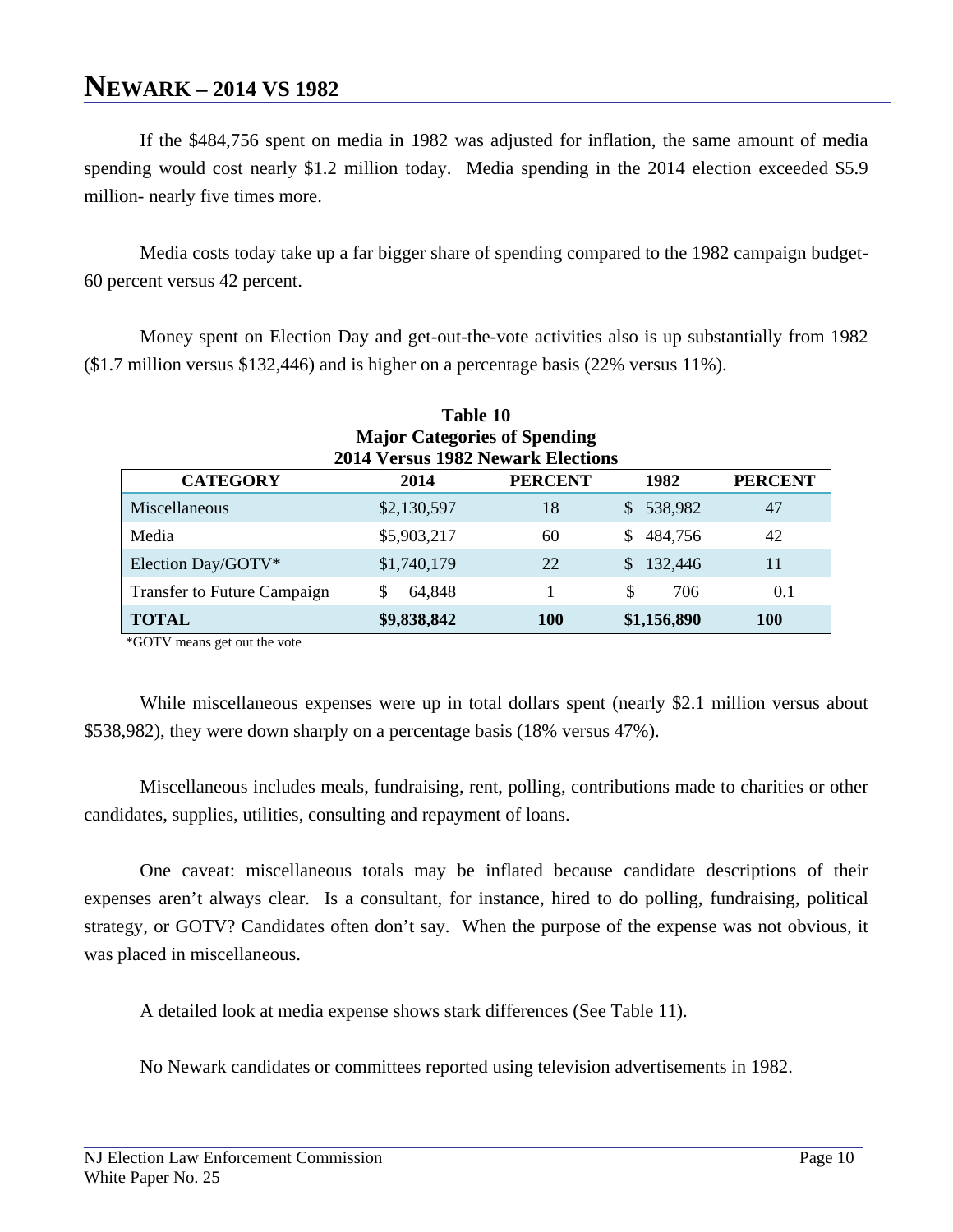# **NEWARK – 2014 VS 1982**

At least \$3.4 million was spent in 2014- nearly 57 percent of the media total.

Radio advertisements did play a significant role in campaigns in 1982. Candidates spent a combined \$55,735 on radio buys- nearly 11 percent of their media budgets.

While it was impossible to break out the cost of all radio buys in 2014, those strictly identified as such totaled \$255,829. That is a significant jump from 1982. But on a percentage basis, it is a small portion of current media outlays (4%).

Mail and printed literature continues to play an important role in campaigns. But its percentage of the media budget fell from 49 percent to 13 percent even though total dollars more than tripled.

Campaign spending on signs, newspaper advertisements and billboards all reflected significant drops both in dollars and as a percentage of overall spending.

Clearly, paper is passé in the digital age.

Another sign of this shift- while there were no outlays for online ads, websites or robocalls in 1982, they represent a small but indispensable part of modern campaigns.

| Table 11                                                            |                           |                                          |           |           |  |  |  |
|---------------------------------------------------------------------|---------------------------|------------------------------------------|-----------|-----------|--|--|--|
| <b>Breakdown of Media Costs-</b>                                    |                           |                                          |           |           |  |  |  |
|                                                                     |                           | <b>2014 Versus 1982 Newark Elections</b> |           |           |  |  |  |
| <b>CATEGORY</b><br>2014<br><b>PERCENT</b><br>1982<br><b>PERCENT</b> |                           |                                          |           |           |  |  |  |
| <b>Television Advertising</b>                                       | \$3,368,231               | 57                                       | <b>NA</b> | <b>NA</b> |  |  |  |
| Advertising-Not<br>Identified                                       | 931,397<br>\$             | 16                                       | \$37,322  | 8         |  |  |  |
| Mail/Printing                                                       | \$775,622                 | 13                                       | \$236,704 | 49        |  |  |  |
| TV/Radio Ads-<br>Combined Buy                                       | 398,000<br>\$.            | 7                                        | NA        | NA        |  |  |  |
| Radio Advertisements                                                | 255,829<br>$\mathbb{S}^-$ | $\overline{4}$                           | \$55,735  | 11        |  |  |  |
| <b>Signs</b>                                                        | 98,184<br>\$              | 2                                        | \$85,438  | 18        |  |  |  |
| Online                                                              | \$<br>39,711              |                                          | <b>NA</b> | <b>NA</b> |  |  |  |
| Newspaper<br>Advertisements                                         | \$<br>20,818              | 0.4                                      | \$45,333  | 9         |  |  |  |
| <b>Billboards</b>                                                   | \$<br>7,756               | 0.1                                      | \$24,224  | 5         |  |  |  |
| Website                                                             | 4,857                     | 0.1                                      | NA.       | NA        |  |  |  |
| Robocalls                                                           | 2,812                     | 0.05                                     | <b>NA</b> | <b>NA</b> |  |  |  |
| <b>TOTAL</b>                                                        | \$5,903,217               | <b>100</b>                               | \$484,756 | 100       |  |  |  |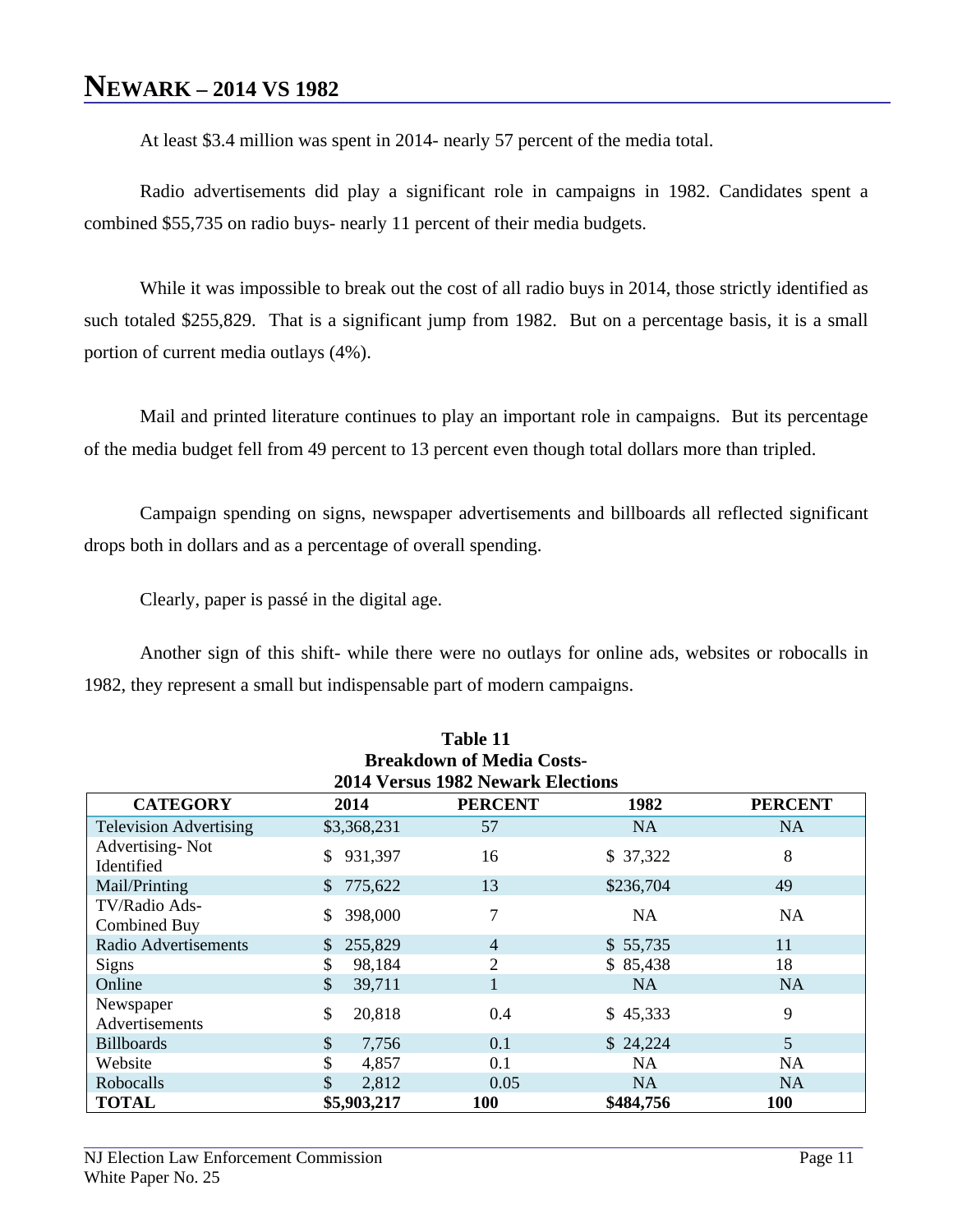### **JERSEY CITY – ANOTHER LOCAL CAMPAIGN EPICENTER**

### **JERSEY CITY- ANOTHER SETTING FOR MAJOR ELECTIONS**

While Newark has hosted the largest local elections in state history, Jersey City, the state's second most populous municipality, has had nine campaigns extending from 1977 to 2009 that ranked in the top 25 while Newark has seven ranging from 1986 through 2014 (See Table 12 below).

Like Newark, Jersey City has a large population that is highly diverse, resides in a major media market, holds elections that typically attract dozens of candidates, has runoff elections in addition to regular municipal elections and has a big budget and lots of contracts.

The most costly election took place in 2001, when former council member Glenn Cunningham defeated former council President Tom DiGise.

The 2001 Jersey City election cost an estimated \$7.6 million in inflation adjusted dollars. But the campaign had added significance besides being the city's most expensive race.

Cunningham, who later became a state senator, became the first African-American mayor in Jersey City history.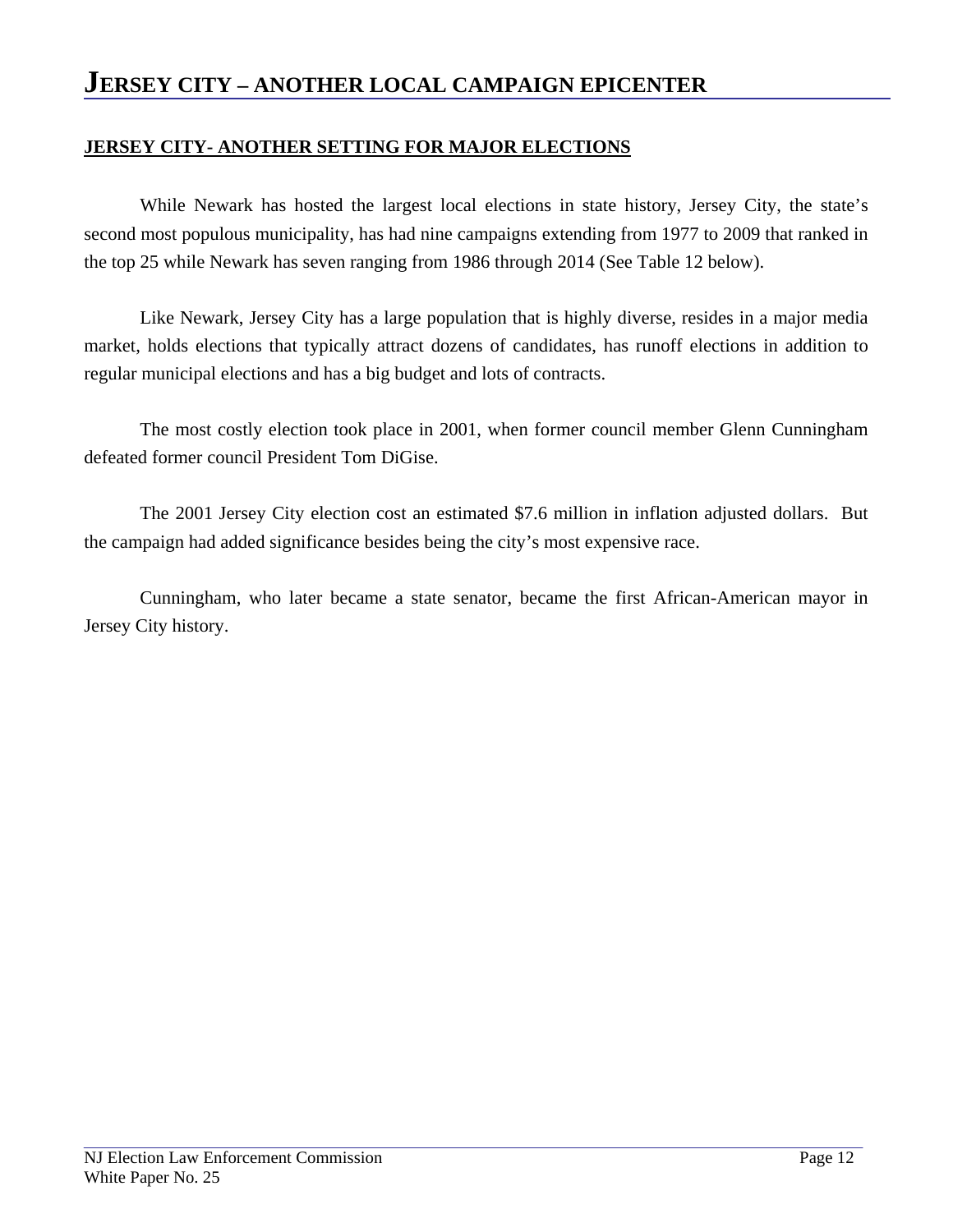|                                                                | <b>Top 25 Most Expensive Local Races in New Jersey</b> |             |             |                               |                                                |                                                              |  |  |  |
|----------------------------------------------------------------|--------------------------------------------------------|-------------|-------------|-------------------------------|------------------------------------------------|--------------------------------------------------------------|--|--|--|
| $\mathbf R$<br>$\boldsymbol{A}$<br>$\overline{N}$<br>${\bf K}$ | <b>LOCATION</b>                                        | <b>YEAR</b> | <b>TYPE</b> | <b>AMOUNT</b><br>(UNADJUSTED) | <b>AMOUNT</b><br>(IN 2014)<br><b>DOLLARS</b> ) | <b>KEY RACE</b>                                              |  |  |  |
| $\mathbf{1}$                                                   | Newark                                                 | 2006        | Municipal   | \$11,437,051                  | \$13,439,543                                   | Cory Booker defeats Ronald Rice for<br>mayor.                |  |  |  |
| $\boldsymbol{2}$                                               | Newark                                                 | 2014        | Municipal   | \$12,562,933                  | \$12,562,933                                   | Ras Baraka defeats Shavar Jeffries for<br>mayor.             |  |  |  |
| 3                                                              | Newark                                                 | 2002        | Municipal   | \$8,692,816                   | \$11,437,916                                   | Mayor Sharpe James defeats Cory<br>Booker.                   |  |  |  |
| $\overline{\mathbf{4}}$                                        | Newark                                                 | 2010        | Municipal   | \$9,827,153                   | \$10,670,090                                   | Mayor Cory Booker defeats Clifford<br>Minor.                 |  |  |  |
| 5                                                              | Bergen<br>County                                       | 2002        | County      | \$7,667,682                   | \$10,089,055                                   | Dennis McNerney defeats Henry<br>McNamara for executive.     |  |  |  |
| 6                                                              | Jersey City                                            | 2001        | Municipal   | \$5,655,735                   | \$7,561,143                                    | Glenn Cunningham defeats Tom<br>DeGise to become mayor.      |  |  |  |
| $\overline{7}$                                                 | Jersey City                                            | 2009        | Municipal   | \$5,889,743                   | \$6,500,820                                    | Mayor Jerramiah Healy defeats Louis<br>Manzo.                |  |  |  |
| ${\bf 8}$                                                      | Jersey City                                            | 1989        | Municipal   | \$ 3,041,000                  | \$5,803,435                                    | Gerald McCann defeats Glenn<br>Cunningham for mayor.         |  |  |  |
| $\boldsymbol{9}$                                               | <b>Essex County</b>                                    | 1978        | County      | \$1,514,107                   | \$5,505,844                                    | Peter Shapiro defeats Robert Notte for<br>Executive.         |  |  |  |
| 10                                                             | Jersey City                                            | 2013        | Municipal   | \$5,269,015                   | \$5,354,690                                    | Steven Fulop defeats Jerramiah Healy<br>for mayor.           |  |  |  |
| 11                                                             | Bergen<br>County                                       | 1986        | County      | \$2,374,662                   | \$5,128,860                                    | William McDowell defeats Matthew<br>Feldman for executive.   |  |  |  |
| 12                                                             | Newark                                                 | 1998        | Municipal   | \$3,265,789                   | \$4,746,786                                    | Mayor Sharpe James defeats Ronald<br>Rice And Mildred Crump. |  |  |  |
| 13                                                             | <b>Essex County</b>                                    | 2002        | County      | \$3,203,840                   | \$4,215,579                                    | Joseph DiVincenzo defeats Thomas<br>Giblin for executive.    |  |  |  |
| 14                                                             | Newark                                                 | 1990        | Municipal   | \$2,117,287                   | \$3,835,665                                    | Mayor Sharpe James, Unopposed,<br>Reelected.                 |  |  |  |
| 15                                                             | Jersey City                                            | 1997        | Municipal   | \$2,554,639                   | \$3,767,904                                    | Bret Schundler defeats Jerramiah Healy<br>for mayor.         |  |  |  |
| 16                                                             | Jersey City                                            | 1985        | Municipal   | \$1,658,324                   | \$ 3,652,696                                   | Anthony Cucci defeats Gerald McCann<br>for mayor.            |  |  |  |
| 17                                                             | Jersey City                                            | 1981        | Municipal   | \$1,347,568                   | \$3,509,292                                    | Gerald McCann defeats Walter Sheil<br>for mayor.             |  |  |  |
| 18                                                             | Newark                                                 | 1986        | Municipal   | \$1,598,783                   | \$3,453,095                                    | Sharpe James defeats Mayor Kenneth<br>Gibson.                |  |  |  |
| 19                                                             | <b>Essex County</b>                                    | 1986        | County      | \$1,558,418                   | \$3,365,914                                    | Nicholas Amato defeats Executive<br>Peter Shapiro.           |  |  |  |
| 20                                                             | Bergen<br>County                                       | 2010        | County      | \$ 3,092,145                  | \$3,357,378                                    | Kathleen Donovan defeats Executive<br>Dennis McNerney        |  |  |  |
| 21                                                             | Jersey City                                            | 1977        | Municipal   | \$<br>855,638                 | \$3,342,336                                    | Thomas FX Smith defeats William<br>Macci for mayor.          |  |  |  |
| 22                                                             | Jersey City                                            | 2005        | Municipal   | \$2,720,386                   | \$3,297,438                                    | Mayor Jerramiah Healy defeats Melissa<br>Holloway.           |  |  |  |
| 23                                                             | Camden<br>County                                       | 1994        | County      | \$1,981,926                   | \$3,166,016                                    | Michael McLaughlin defeats Sheriff<br>William Simon.         |  |  |  |
| 24                                                             | <b>Essex County</b>                                    | 1994        | County      | \$1,972,253                   | \$ 3,150,564                                   | James Treffinger defeats Cardell<br>Cooper for executive.    |  |  |  |
| 25                                                             | Hoboken                                                | 2009        | Municipal   | \$2,845,551                   | \$3,140,785                                    | Peter Cammarano defeats Dawn<br>Zimmer for mayor.            |  |  |  |

# **JERSEY CITY – ANOTHER LOCAL CAMPAIGN EPICENTER**

**Table 12**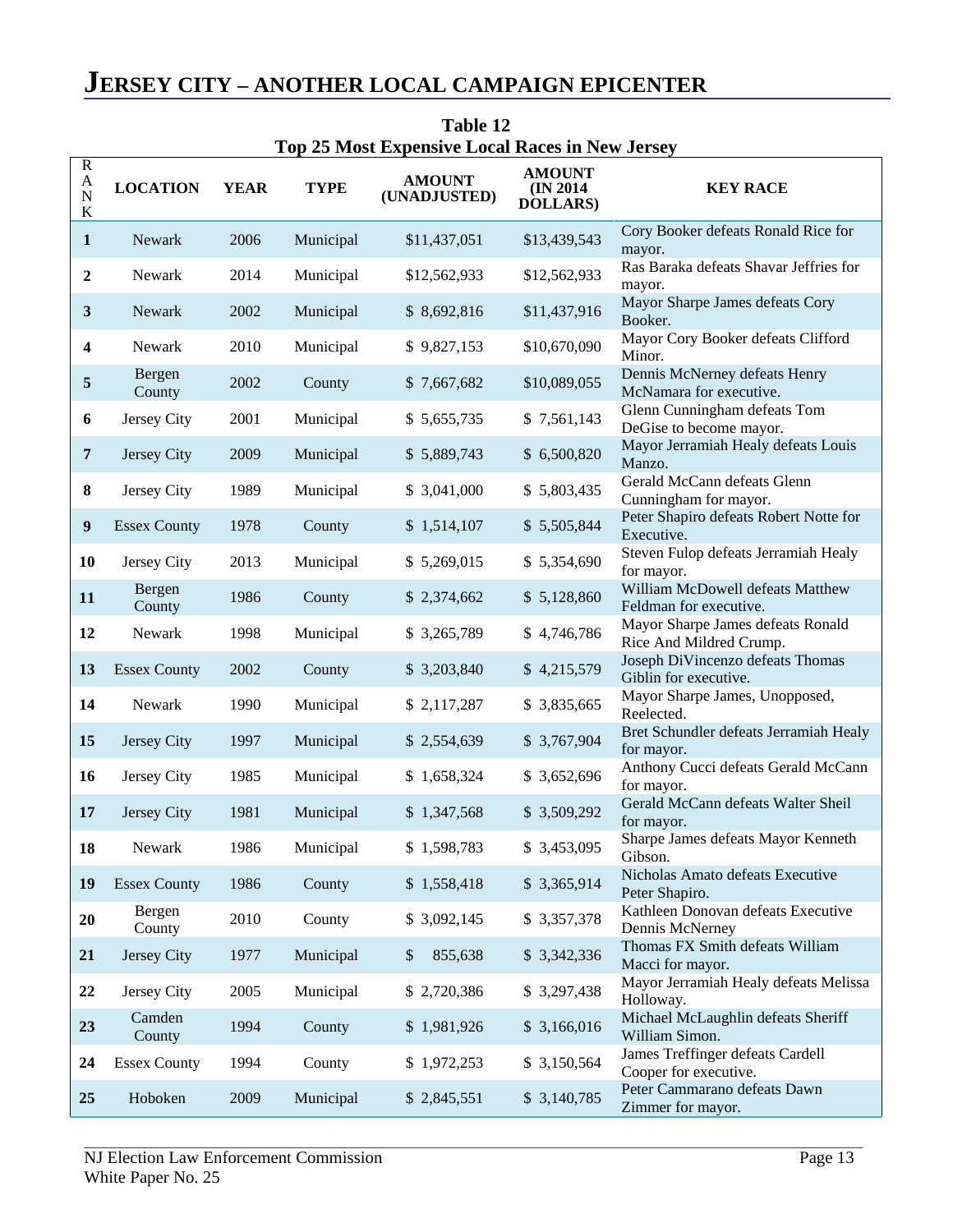## **SOME COUNTIES ALSO SPENDING BIG**

### **COUNTY CAMPAIGNS ALSO DRAW BIG BUCKS**

While Newark and Jersey City had 16 of the top 25 most expensive local races, eight county races also made the list.

Three occurred in Bergen County (1986, 2002, 2010), four in Essex County (1978, 1986, 1994, 2002) and one in Camden County (1994).

The most costly county showdown occurred in 2002, when Democrat Dennis McNerney defeated Republican state Sen. Henry McNamara for county executive.

At \$10.1 million in 2014 dollars, it was nearly twice as expensive as the next costliest county race.

The Bergen County race was unusual because of heavy involvement from out-of-county committees, particularly among Democrats. It resulted in an unusually large and late breaking wave of spending against McNamara.

The next costliest race also is the oldest county race among the top 25. It occurred in 1978, when Democrat Peter Shapiro defeated Republican Robert Notte to become Essex County Executive. In inflation adjusted dollars, the campaign topped \$5.5 million.

One Camden County campaign slipped into the top  $25$  (it was  $24<sup>th</sup>$ ). It was distinctive in that all the other county campaigns on the list featured county executive showdowns. The 1994 Camden County campaign was headlined by a sheriff's election.

In that \$3.2 million contest, Democrat Michael McLaughlin upset Democrat-turned-Republican Sheriff William Simon.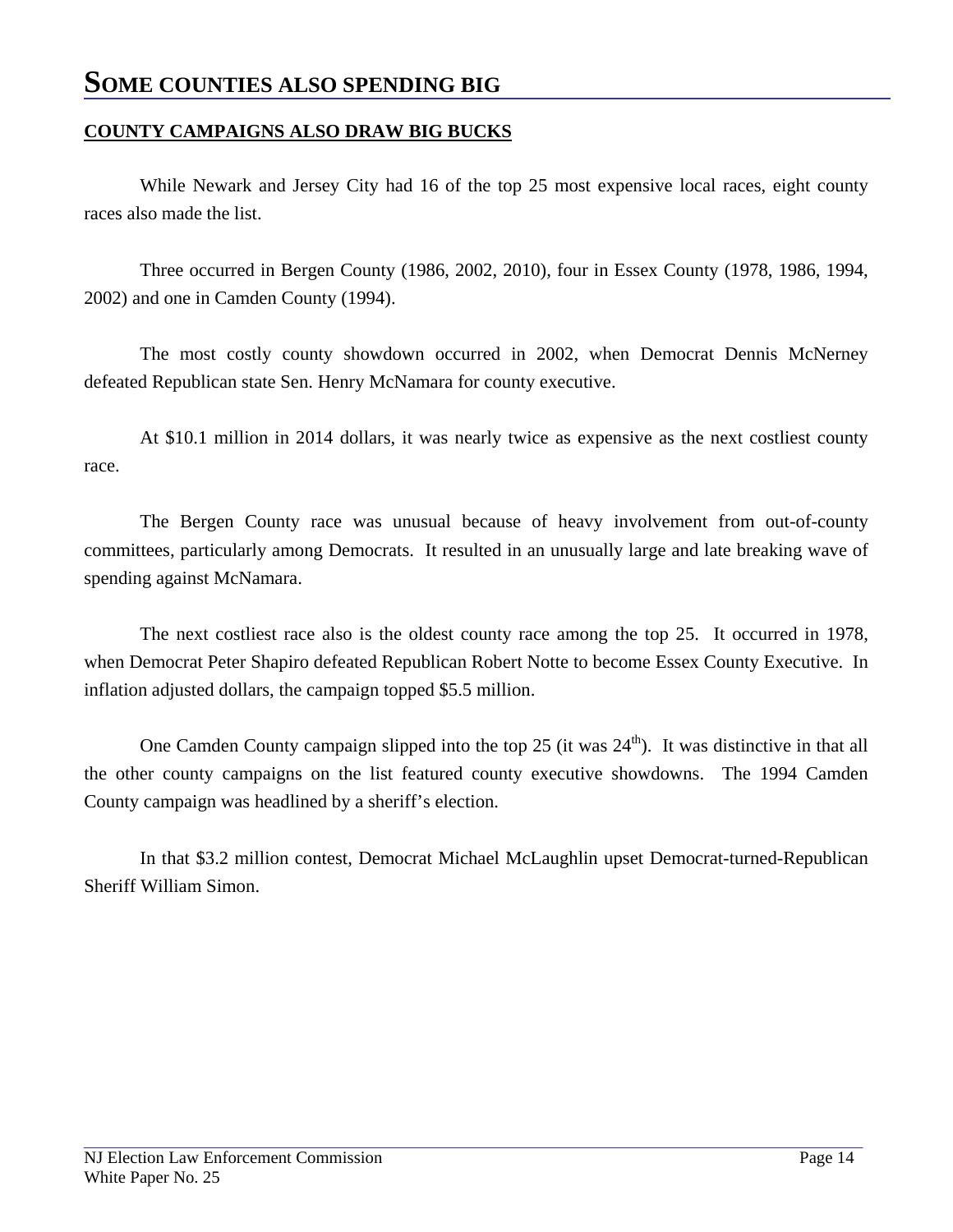# **TOP INDIVIDUAL SPENDERS**

Many candidates in recent elections have conducted their campaigns using joint committees, particularly mayoral and council candidates. Joint committees can raise more money than individual committees, and they consolidate fundraising efforts, saving time and money.

There have been some municipal and county campaigns where individual candidates raised and spent large sums on their own.

The largest known individual spender was former Jersey City Mayor Jerramiah Healy. Healy spent \$3.2 million- about \$3.5 million in today's dollars- winning reelection in 2009.

Technically, the \$2.1 million raised by former Essex County Executive Thomas D'Alessio ranks as the second largest campaign fund ever amassed by a local candidate. Raised for the 1994 election, it would be valued at \$3.3 million in 2014 dollars.

However, D'Alessio ended up resigning from office and never ran for reelection due to an indictment and conviction on money laundering and extortion charges.<sup>[6](#page-18-0)</sup> He was allowed by ELEC to redistribute his remaining funds to charities, other candidates or contributors.<sup>[7](#page-18-1)</sup>

In what stands as the second most expensive municipal campaign, the 2002 Newark election, Mayor Sharpe James spent \$2 million (not counting transfers to his future campaign)- the equivalent of \$2.7 million. James ranks as the third largest spender individually.

James also is believed to be the first local candidate to spend more than \$1 million running for office. Running unopposed, he spent \$1,054,807 on his 1990 election- an amount equal to \$1.9 million in 2014 dollars.

Former Democratic state Senator Matthew Feldman, who ranks fourth, spent the equivalent of \$2.2 million seeking the Bergen County executive post in 1986 but lost to Republican Sheriff William McDowell.

Rounding out the top 5 is former Jersey City Mayor Gerald McCann, who spent the equivalent of \$1.9 million on the 1989 mayoral contest, which he won.

<span id="page-18-0"></span> <sup>6</sup> Diane C. Walsh, "Former Essex Exec Sentenced to 46 Months for Extortion," The Star-Ledger, September 15, 1994. <sup>7</sup>

<span id="page-18-1"></span>Diane C. Walsh, "Essex Ex-Exec Must Yield Campaign Accounts,'' The Star-Ledger, June 15, 1994.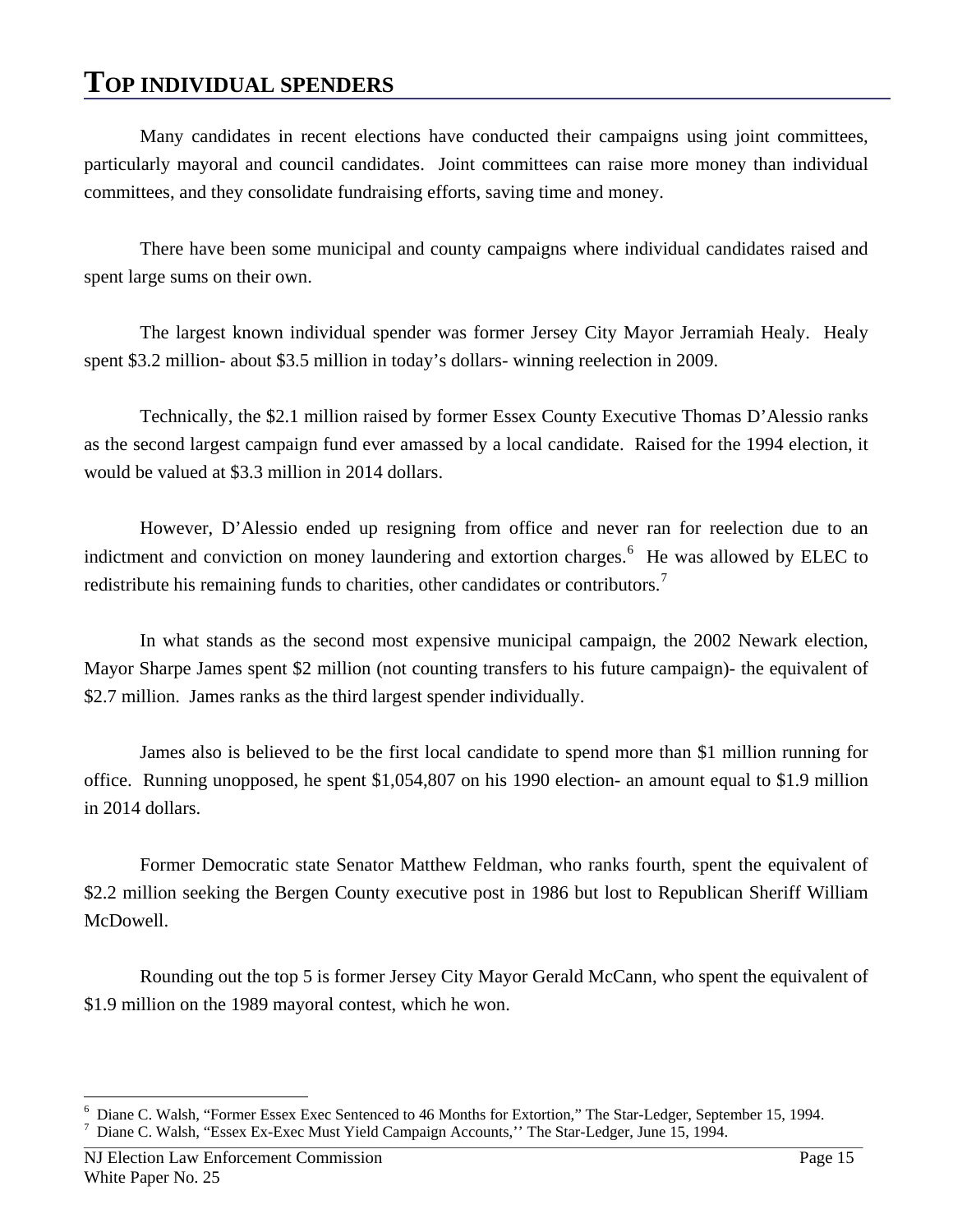# **TOP INDIVIDUAL SPENDERS**

| <b>Among Local and County Candidates</b> |             |                  |                     |                                                                       |                                                                     |  |  |
|------------------------------------------|-------------|------------------|---------------------|-----------------------------------------------------------------------|---------------------------------------------------------------------|--|--|
| <b>CANDIDATE</b>                         | <b>YEAR</b> | <b>LOCATION</b>  | <b>OFFICE</b>       | <b>AMOUNT-</b><br><b>UNADJUSTED</b><br><b>FOR</b><br><b>INFLATION</b> | <b>AMOUNT-</b><br><b>ADJUSTED</b><br><b>FOR</b><br><b>INFLATION</b> |  |  |
| Healy, Jerramiah                         | 2009        | Jersey City      | Mayor               | \$3,173,564                                                           | \$3,505,593                                                         |  |  |
| D'Alessio, Thomas                        | 1994        | <b>Essex</b>     | County<br>Executive | \$2,091,879                                                           | \$3,341,660                                                         |  |  |
| James, Sharpe                            | 2002        | Newark           | Mayor               | \$2,026,115                                                           | \$2,665,941                                                         |  |  |
| Feldman, Matthew                         | 1986        | Bergen<br>County | County<br>Executive | \$1,033,844                                                           | \$2,232,924                                                         |  |  |
| McCann, Gerald                           | 1989        | Jersey City      | Mayor               | \$1,014,878                                                           | \$1,936,790                                                         |  |  |

**Table 13 Top 5 Largest Individual Spenders Among Local and County Candidates**

### **FUNDRAISING THROUGH JOINT COMMITTEES**

While former Newark Mayor Cory Booker mostly raised his money through joint committees that he shared with other candidates, he clearly was the main draw on the ticket.

No local candidate has shown such prolific fundraising ability.

In five Newark elections ranging from 1998 to 2014, committees overseen by Booker spent more than \$20.5 million.

The Booker Team in 2006 raised \$7.2 million, or \$8.4 million adjusting for inflation, which appears to be the most any committee has raised for a local election in New Jersey.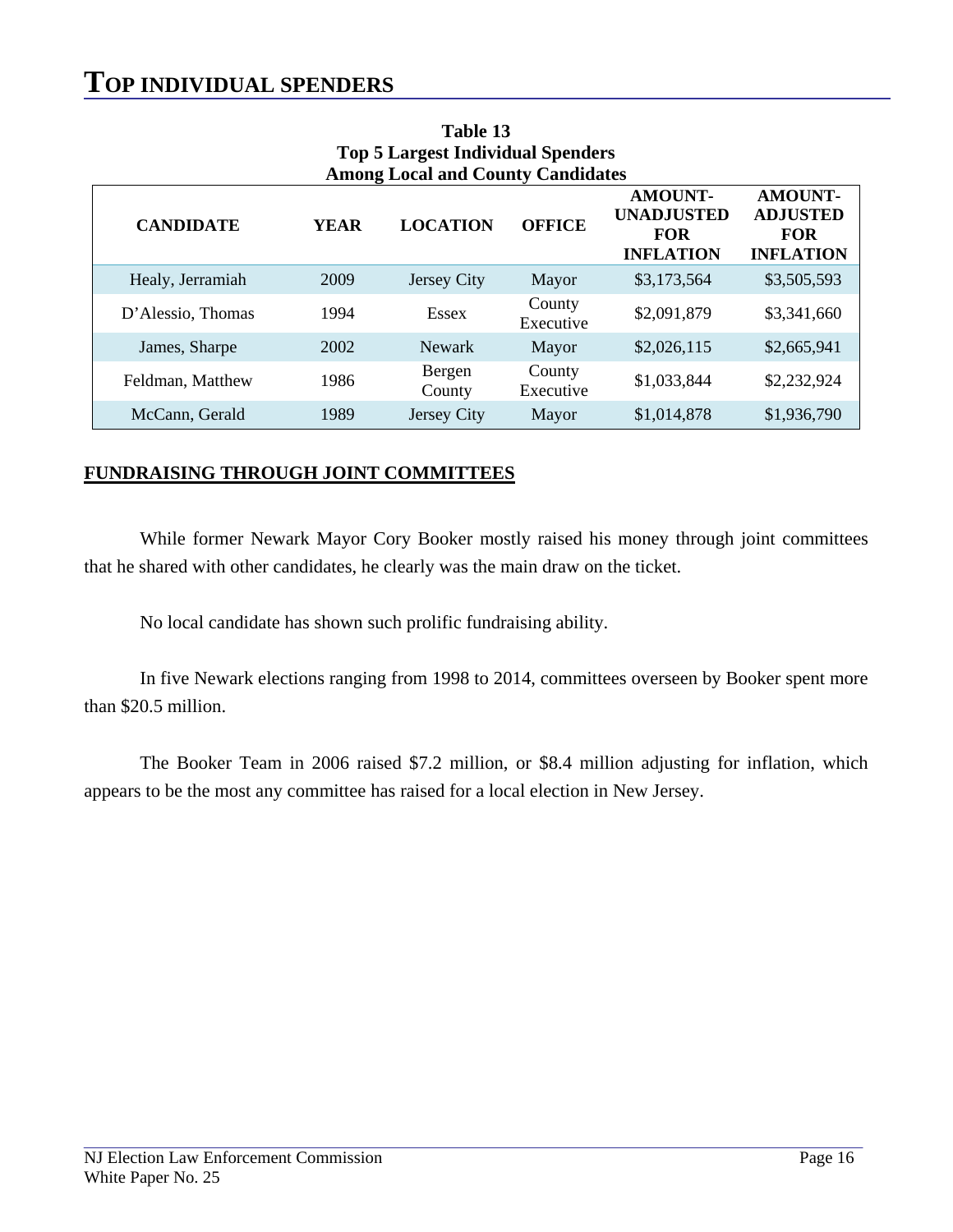| $\sim$ pending $\sim$ $\prime$ and disting commutes<br><b>Controlled by Cory Booker</b> |             |                 |                                                                        |  |  |
|-----------------------------------------------------------------------------------------|-------------|-----------------|------------------------------------------------------------------------|--|--|
| <b>CANDIDATE</b>                                                                        | <b>YEAR</b> | <b>LOCATION</b> | <b>AMOUNT-</b><br><b>UNADJUSTED</b><br><b>FOR</b><br><b>INFLATION*</b> |  |  |
| <b>Booker Team</b>                                                                      | 2006        | Newark          | \$7,189,185                                                            |  |  |
| <b>Booker Team</b>                                                                      | 2010        | Newark          | \$7,741,964                                                            |  |  |
| <b>Booker Team</b>                                                                      | 2002        | Newark          | \$3,075,335                                                            |  |  |
| <b>Booker Team</b>                                                                      | 2014        | Newark          | \$1,577,638                                                            |  |  |
| Booker, Cory                                                                            | 2002        | <b>Newark</b>   | \$<br>856,991                                                          |  |  |
| Booker, Cory                                                                            | 1998        | Newark          | \$<br>80,129                                                           |  |  |
| <b>TOTAL</b>                                                                            |             |                 | \$20,521,242                                                           |  |  |

**Table 14 Spending by Fundraising Committees**

\*Not including transfers to following election.

Aside from what he raised for Newark campaigns, he went on to raise \$17.5 million for his U.S. Senate elections in 2013 and 2014.<sup>[8](#page-20-0)</sup>

### **WATER SUPPLIES, BLUE LAWS AND INCINERATORS- SPENDING ON LOCAL BALLOT INITIATIVES**

Ballot initiatives in New Jersey are not as prevalent as in some states like California, where public referenda typically can draw tens of millions of dollars in spending pro and con.

At both the state and local levels in New Jersey, spending has been modest. The most expensive statewide referendum, which in 1976 allowed casinos in Atlantic City, cost nearly \$1.4 million, or nearly \$5.6 million in 2014 dollars.

No local referenda have drawn even a quarter of that spending.

Only two local ballot question votes cost more than \$1 million on an inflation adjusted basis. Coincidentally, both took place in Mercer County.

<span id="page-20-0"></span> <sup>8</sup> [www.politicalmoneyline.com](http://www.politicalmoneyline.com/) query on 12/29/2014.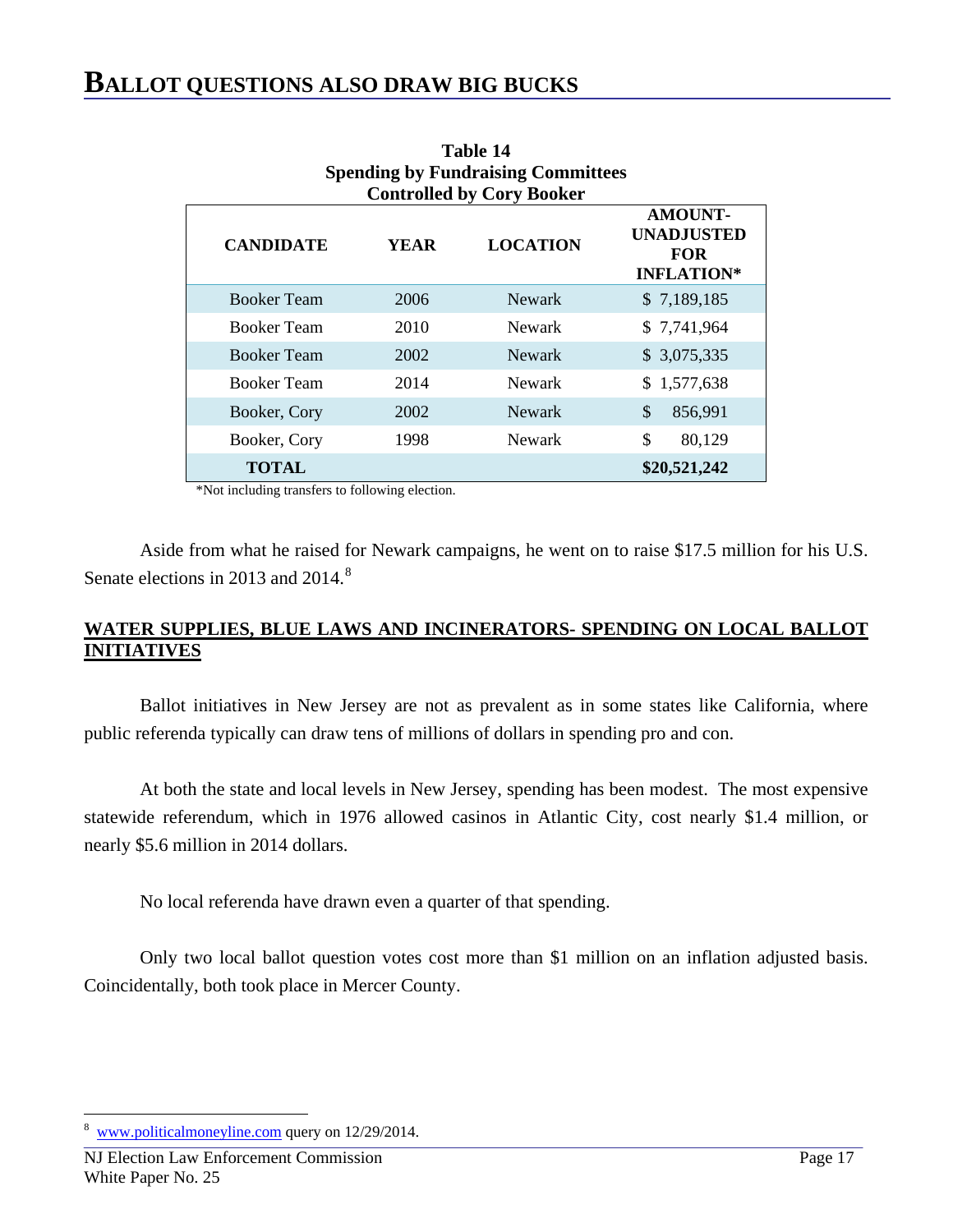# **BALLOT QUESTIONS ALSO DRAW BIG BUCKS**

Research indicates the largest was the \$1.2 million (inflation adjusted) spent in 2010 mostly to promote a ballot question that would have allowed a private water company to assume control of Trenton's water supply.

The main supporter, The Committee for Trenton Yes (New Jersey American Water Company) outspent opponents heavily- \$1.2 million versus just under \$7,000 in reported spending by Stop The Sale, a coalition of local residents.

Despite the lopsided outlays, the proposed \$80 million sale was rejected by nearly 80 percent of local voters.<sup>[9](#page-21-0)</sup>

On the other hand, the larger investment paid off for opponents of a proposed referendum in 1988 that would have required deposits up to 25 cents on all beverage containers sold in Mercer County.

Mercer Citizens for Recycling Committee, a coalition of businesses and private citizens opposed to the so-called bottle bill, spent nearly \$1.1 million (inflated adjusted). Friends of the Bottle Bill spent the equivalent of just \$64,320. The public question was defeated  $3-1$ .<sup>[10](#page-21-1)</sup>

Spending was more even but the results also were lopsided in 1993 when Bergen County voters considered a repeal of the county's long-time ban on Sunday shopping.

Vote Yes for Sunday Shopping, a coalition of retailers, advocated the Blue Law repeal, while Vote No-Vote Informed Bergen opposed the public question. They spent a combined \$895,646 in 2014 dollars. County residents rejected the repeal by more than  $80,000$  votes.<sup>[11](#page-21-2)</sup>

<sup>-&</sup>lt;br>9

<span id="page-21-2"></span>

<span id="page-21-1"></span><span id="page-21-0"></span><sup>&</sup>lt;sup>9</sup> Meir Rinde, "Voters Sink Water Deal," Trenton Times, June 16, 2010.<br><sup>10</sup> Michael Booth, "Voters Defeat Bottle Bill 3-1," Trenton Times, November 9, 1988.<br><sup>11</sup> Christopher Mumma, "Sunday Shopping Just Didn't Sell- Blue November 4, 1993.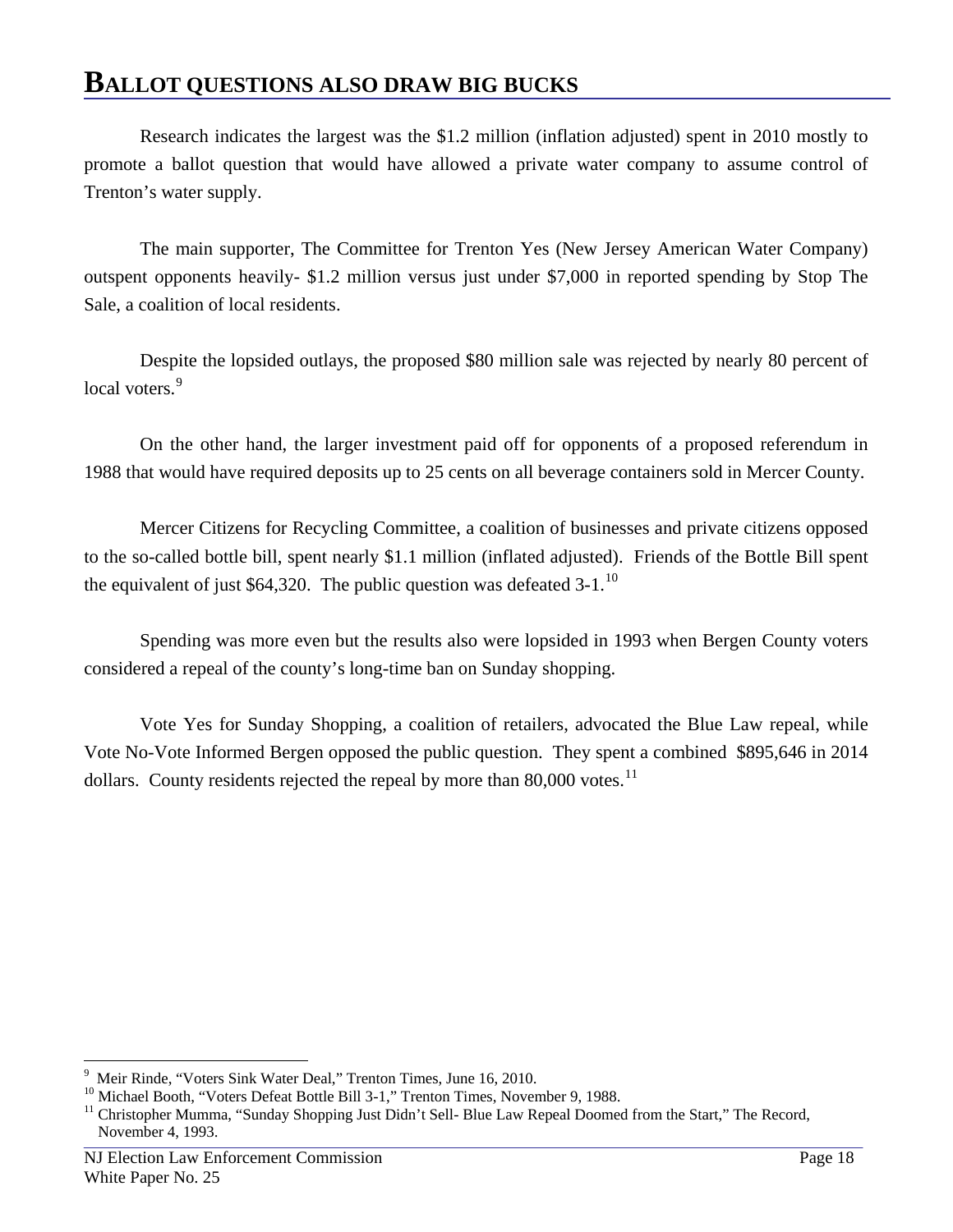# **BALLOT QUESTIONS ALSO DRAW BIG BUCKS**

| <b>Top 10 Costliest County and</b><br><b>Municipal Ballot Questions</b> |                        |              |                                              |                                               |  |  |
|-------------------------------------------------------------------------|------------------------|--------------|----------------------------------------------|-----------------------------------------------|--|--|
| <b>COMMITTEE</b>                                                        | <b>LOCATION</b>        | <b>YEAR</b>  | <b>SPENT</b><br><b>AT THE</b><br><b>TIME</b> | <b>SPENT</b><br>(IN 2014)<br><b>DOLLARS</b> ) |  |  |
| <b>Committee for Trenton Yes</b>                                        | Trenton                | 2010         | \$1,098,502                                  |                                               |  |  |
| Stop The Sale                                                           | Trenton                | 2010         | \$<br>6,297                                  |                                               |  |  |
|                                                                         |                        | <b>TOTAL</b> | \$1,104,799                                  | \$1,199,565                                   |  |  |
| Mercer Citizens for Recycling<br>Committee                              | <b>Mercer County</b>   | 1988         | 532,318<br>\$                                |                                               |  |  |
| Friends of The Bottle Bill                                              | <b>Mercer County</b>   | 1988         | 32,160<br>\$                                 |                                               |  |  |
|                                                                         |                        | <b>TOTAL</b> | 564,478<br>\$                                | \$1,128,956                                   |  |  |
| Vote Yes for Sunday Shopping<br>Committee                               | <b>Bergen County</b>   | 1993         | 325,344<br>$\mathbb{S}$                      |                                               |  |  |
| Vote No-Vote Informed Bergen                                            | <b>Bergen County</b>   | 1993         | 221,000<br>\$                                |                                               |  |  |
|                                                                         |                        | <b>TOTAL</b> | \$546,344                                    | \$<br>895,646                                 |  |  |
| <b>Westinghouse Monmouth County</b><br><b>Resource Management Inc</b>   | <b>Monmouth County</b> | 1991         | \$479,983                                    | 834,753<br>\$                                 |  |  |
| <b>JCPL Committee</b>                                                   | Aberdeen Township      | 1995         | \$277,453                                    | 430,828<br>\$                                 |  |  |
| <b>Union City Children First</b>                                        | <b>Union City</b>      | 2004         | \$335,320                                    | \$<br>420,201                                 |  |  |
| Property Tax Relief for<br>Moorestown                                   | Moorestown             | 2011         | \$361,727                                    | \$<br>380,765                                 |  |  |
| Responsible People Vote No                                              | Elizabeth              | 1999         | \$232,598                                    | 330,395                                       |  |  |
| <b>Citizens for An Affordable</b><br>Government                         | <b>Toms River</b>      | 2002         | \$178,060                                    | 234,289<br>\$                                 |  |  |
| Vote Yes for Our Schools                                                | Elizabeth              | 2000         | \$160,117                                    | 220,243<br>\$                                 |  |  |

**Table 15**

### **LOCAL SPENDING TRENDS UPWARD**

Statistics compiled since 1985 show that spending on municipal and county elections, after adjustments for inflation, has risen steadily though not dramatically over the last three decades.

In nominal dollars (unadjusted for inflation), spending increased from \$171 million between 1985 and 1994 to \$333 million between 2005 and 2014. That represents a 94 percent increase between the two decades.

But the increase is not as big as it seems. When the two decades are compared using actual buying power, it drops to just 16 percent.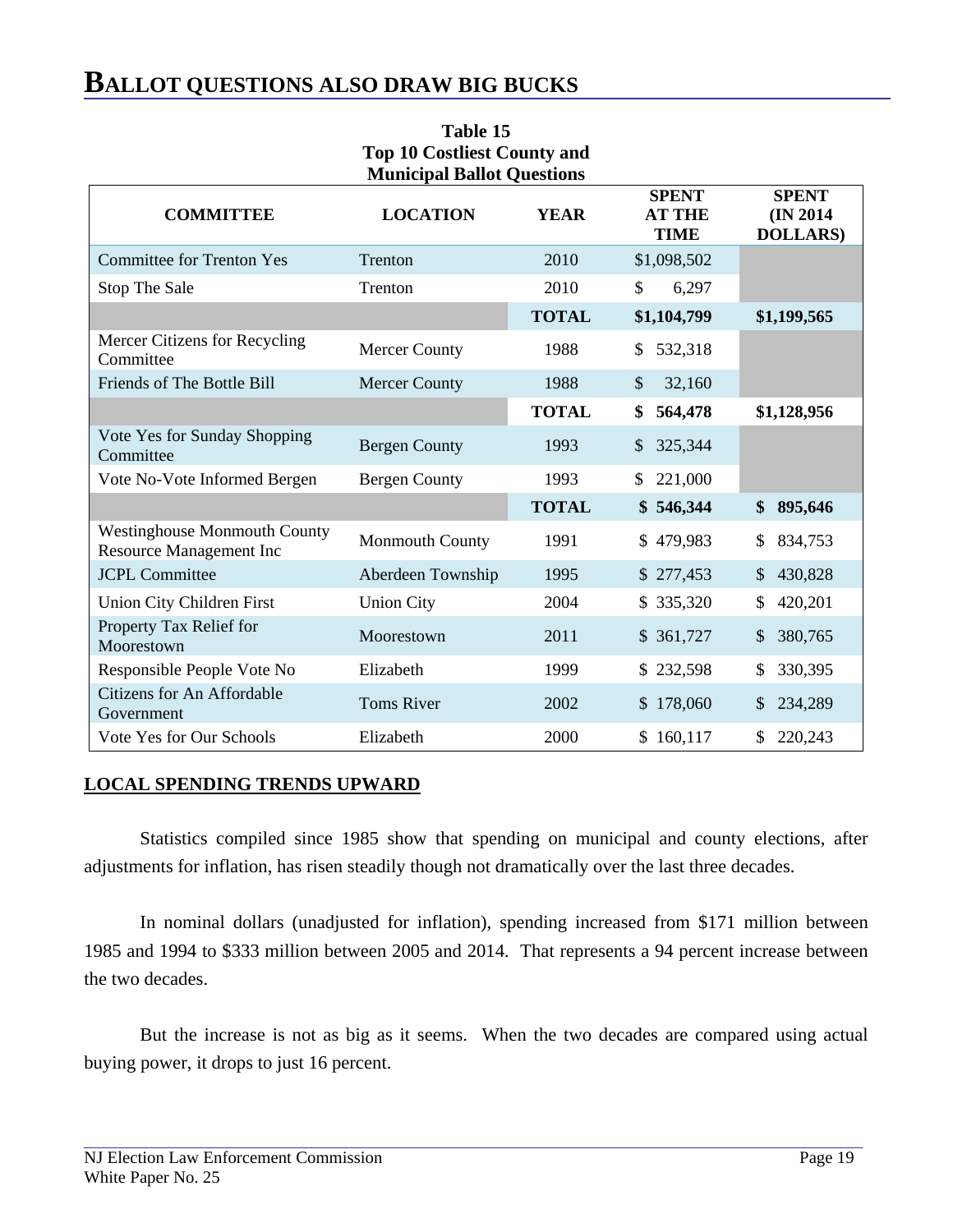| 1 400 L V<br><b>Spending on County and</b> |                                                          |                                                                |                                                                |    |  |
|--------------------------------------------|----------------------------------------------------------|----------------------------------------------------------------|----------------------------------------------------------------|----|--|
|                                            |                                                          | <b>Municipal Elections by Decade</b>                           |                                                                |    |  |
| <b>PERIOD</b>                              | <b>TOTAL-NO</b><br><b>INFLATION</b><br><b>ADJUSTMENT</b> | <b>PERCENT</b><br><b>INCREASE</b><br>2005-2014 VS<br>1984-1994 | <b>PERCENT</b><br><b>INCREASE</b><br>2005-2014 VS<br>1984-1994 |    |  |
| 2005-2014                                  | \$332,835,046                                            | 94                                                             | \$365,926,873                                                  | 16 |  |
| 1995-2004                                  | \$259,500,877                                            |                                                                | \$357,478,146                                                  |    |  |
| 1985-1994                                  | \$171,174,630                                            |                                                                | \$316,527,640                                                  |    |  |
| Average<br>Per Year                        | \$25,450,352                                             |                                                                | \$34,664,422                                                   |    |  |

| Table 16                             |
|--------------------------------------|
| <b>Spending on County and</b>        |
| <b>Municipal Elections by Decade</b> |

On an inflated adjusted basis, the average spent on municipal and county elections during the past 30 years was nearly \$35 million.

Interestingly, in the eight years when total spending topped \$40 million (inflation adjusted) major campaigns occurred in either Newark or Jersey City. Clearly, the costly non-partisan, May Municipal campaigns in those two cities help explain the major yearly fluctuations in overall spending on local campaigns. Also, campaigns in Bergen and Essex Counties, which also tend to be expensive, take place during same years as Newark's mayoral election.

| Table 17                                                                                                                                                                          |                                        |                                           |             |  |  |  |  |
|-----------------------------------------------------------------------------------------------------------------------------------------------------------------------------------|----------------------------------------|-------------------------------------------|-------------|--|--|--|--|
|                                                                                                                                                                                   | <b>Combined Spending on County and</b> |                                           |             |  |  |  |  |
|                                                                                                                                                                                   |                                        | <b>Municipal Elections Ranked by Year</b> |             |  |  |  |  |
| TOTAL-<br><b>MAJOR MAY</b><br><b>TOTAL-</b><br>YEAR<br><b>NO INFLATION</b><br><b>ADJUSTED FOR</b><br><b>MUNICIPAL</b><br><b>ELECTION</b><br><b>ADJUSTMENT</b><br><b>INFLATION</b> |                                        |                                           |             |  |  |  |  |
| 2002                                                                                                                                                                              | \$45,691,414                           | \$60,120,282                              | Newark      |  |  |  |  |
| 2006                                                                                                                                                                              | \$47,014,631                           | \$55,246,335                              | Newark      |  |  |  |  |
| 2005                                                                                                                                                                              | \$39,389,074                           | \$47,744,332                              | Jersey City |  |  |  |  |
| 2010                                                                                                                                                                              | \$40,228,861                           | \$43,679,545                              | Newark      |  |  |  |  |
| 1994                                                                                                                                                                              | \$26,595,513                           | \$42,484,845                              | Newark      |  |  |  |  |
| 2014                                                                                                                                                                              | \$41,974,127                           | \$41,974,127                              | Newark      |  |  |  |  |
| 2001                                                                                                                                                                              | \$31,116,760                           | \$41,599,947                              | Jersey City |  |  |  |  |
| 1990                                                                                                                                                                              | \$22,386,481                           | \$40,555,219                              | Newark      |  |  |  |  |

The peak year for local spending occurred in 2002, when it topped \$60 million in 2014 dollars.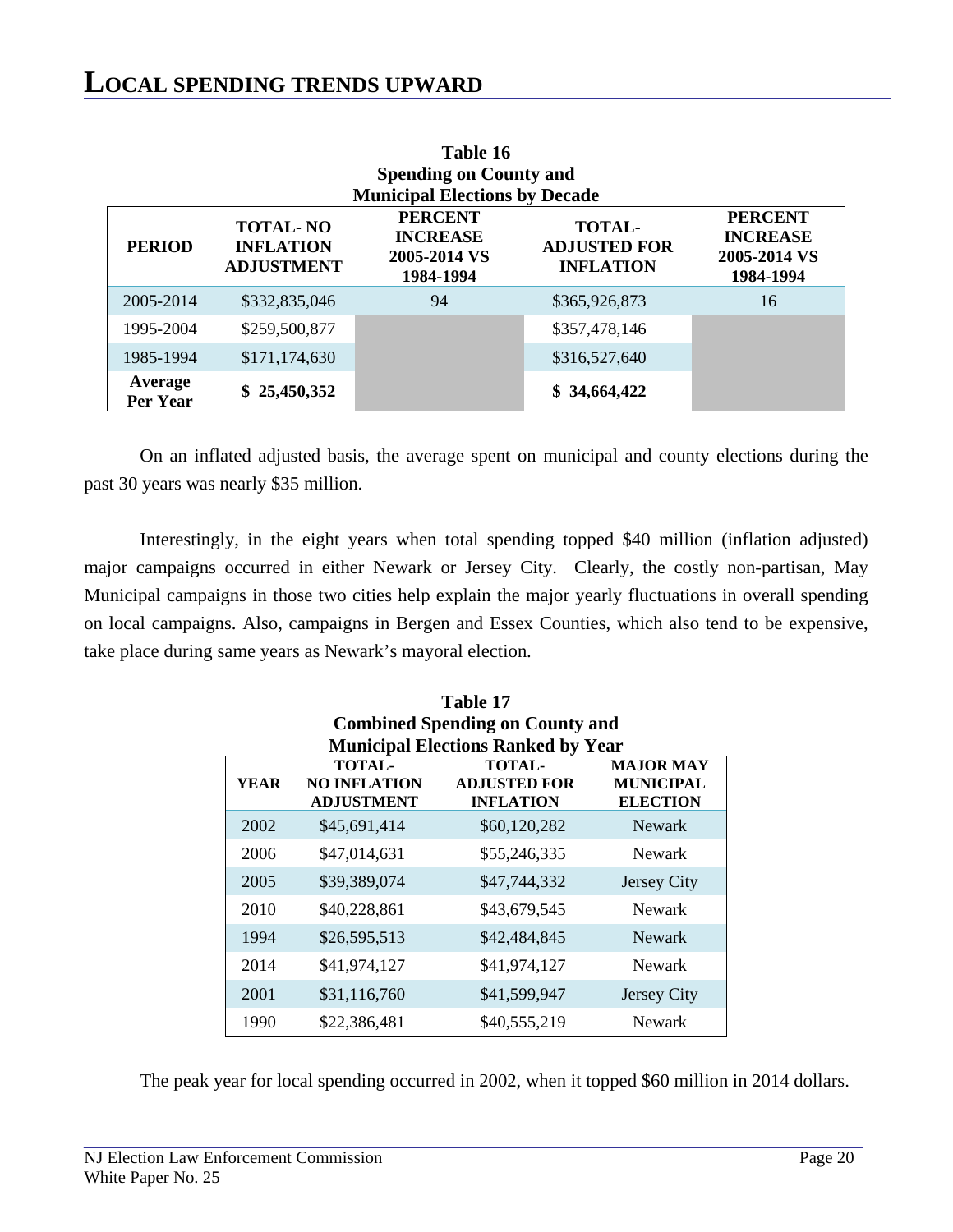# **LOCAL SPENDING TRENDS UPWARD**

That total, along with those from other years, show that spending on municipal and county campaigns is significant even though historically it has not received as much attention as statewide campaigns.

The 2002 total exceeded totals for all state legislative races between 2001 and 2011. But it was less than the record \$73.5 million spent on the 2013 legislative elections due in part to heavy influx of independent spending.

The peak year for local spending also was more than all gubernatorial elections except the 2005 and 2009 campaigns, which were unusual due to unprecedented levels of self-financing by candidates.

| <b>Table 18</b>                                                                                     |      |               |                                     |    |             |  |
|-----------------------------------------------------------------------------------------------------|------|---------------|-------------------------------------|----|-------------|--|
| <b>Comparison of Most Expensive</b>                                                                 |      |               |                                     |    |             |  |
|                                                                                                     |      |               | <b>Election Years in New Jersey</b> |    |             |  |
| <b>TOTAL-</b><br><b>TOTAL IN</b><br><b>TYPE</b><br><b>YEAR</b><br><b>UNADJUSTED</b><br>2014 DOLLARS |      |               |                                     |    |             |  |
|                                                                                                     |      |               |                                     |    |             |  |
| Local                                                                                               | 2002 | <sup>\$</sup> | 45,691,414                          | \$ | 60,120,282  |  |
| Legislative                                                                                         | 2013 | S             | 72,363,846                          | S  | 73,540,494  |  |
| Gubernatorial                                                                                       | 2005 | S             | 87,724,988                          |    | 106,333,319 |  |

During the past 30 years, spending on municipal and county elections topped \$763 million, excluding spending on local ballot questions (See Table 19 below).

While May Municipal contests in Newark and Jersey City dominated the election rankings, the majority of county and municipal governments rely on June primaries and November general elections to elect their officials.

Spending in general election campaigns neared \$427 million, or 56 percent of all spending on local campaigns.

May municipal races were the next largest (21%), followed by primaries (19%), school board elections (3%) and runoffs (2%).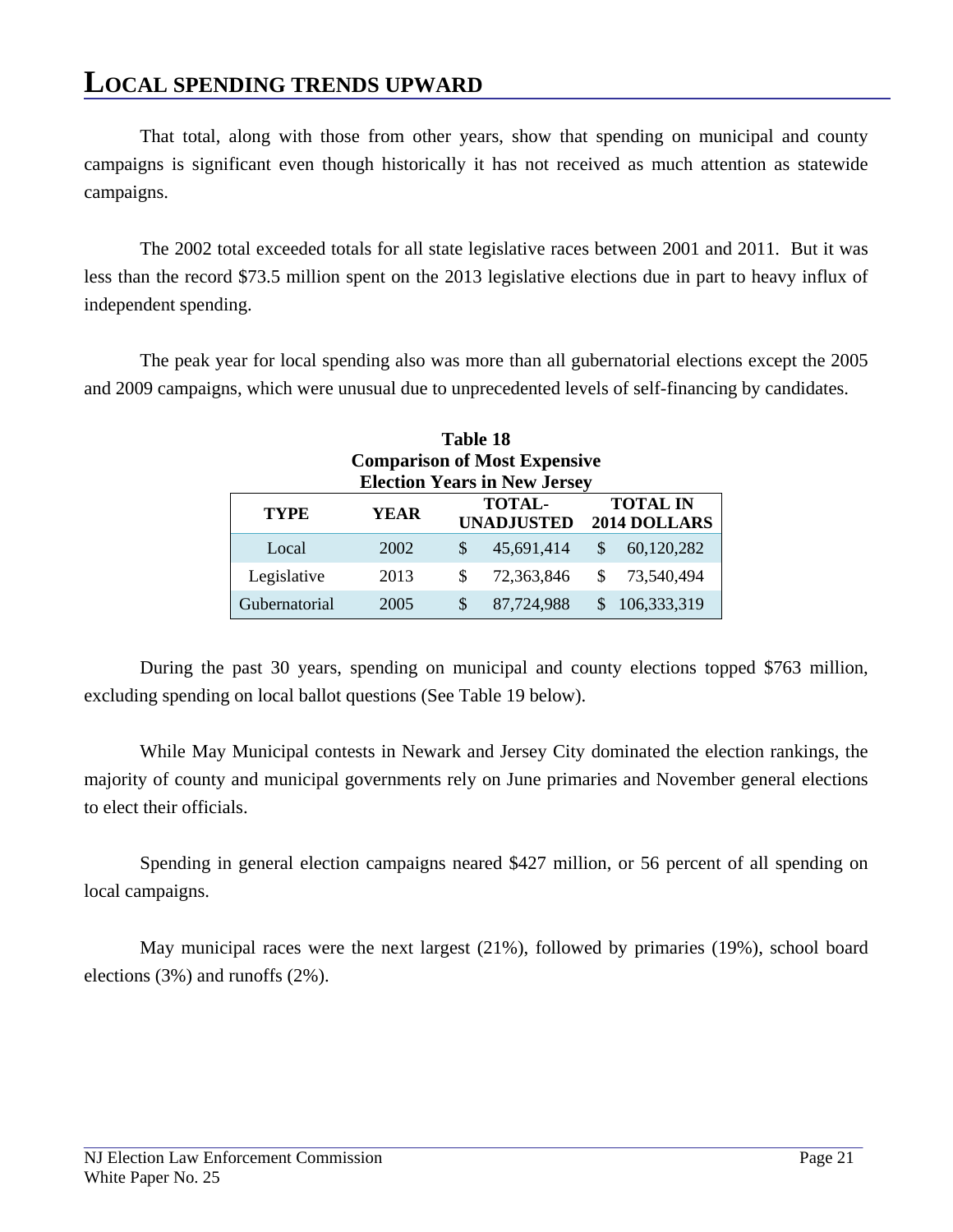# **LOCAL SPENDING TRENDS UPWARD**

| <b>Municipal Elections by Year*</b> |                                      |                                |                        |                                        |                             |               |
|-------------------------------------|--------------------------------------|--------------------------------|------------------------|----------------------------------------|-----------------------------|---------------|
| <b>YEAR</b>                         | <b>SCHOOL</b><br><b>BOARDS</b>       | <b>MAY</b><br><b>MUNICIPAL</b> | <b>RUNOFFS</b>         | <b>PRIMARIES</b>                       | <b>GENERAL</b>              | <b>TOTAL</b>  |
| 2014                                | \$<br>713,349                        | \$17,109,195                   | \$1,635,397            | $\boldsymbol{\mathsf{S}}$<br>8,151,242 | \$14,364,944                | \$41,974,127  |
| 2013                                | \$<br>668,706                        | \$<br>5,405,694                | \$<br>390,332          | \$<br>7,645,129                        | \$13,761,299                | \$27,871,160  |
| 2012                                | \$<br>890,317                        | \$<br>1,917,271                | \$<br>$\boldsymbol{0}$ | \$<br>4,781,629                        | \$10,461,975                | \$18,051,192  |
| 2011                                | 1,532,896<br>\$                      | \$<br>2,614,118                | \$<br>$\boldsymbol{0}$ | \$<br>6,335,900                        | \$17,243,093                | \$27,726,007  |
| 2010                                | \$<br>922,009                        | 12,252,253<br>\$               | \$<br>202,357          | \$10,933,931                           | \$15,918,311                | \$40,228,861  |
| 2009                                | \$1,365,683                          | \$<br>8,257,673                | \$<br>908,643          | \$<br>7,010,509                        | \$15,408,037                | \$32,950,545  |
| 2008                                | \$1,242,057                          | \$<br>2,978,762                | \$<br>45,451           | \$<br>4,228,810                        | \$15,462,449                | \$23,957,529  |
| 2007                                | \$<br>952,667                        | \$<br>2,878,373                | \$<br>214,624          | 10,213,427<br>\$                       | \$19,412,829                | \$33,671,920  |
| 2006                                | \$1,249,311                          | \$19,513,579                   | \$<br>695,479          | \$<br>7,941,317                        | \$17,614,945                | \$47,014,631  |
| 2005                                | \$<br>906,521                        | \$<br>5,963,133                | 1,486,184<br>\$        | \$<br>7,459,561                        | \$23,573,675                | \$39,389,074  |
| 2004                                | \$1,011,427                          | \$<br>3,777,563                | \$<br>$\boldsymbol{0}$ | \$<br>4,487,863                        | \$18,162,670                | \$27,439,523  |
| 2003                                | \$<br>771,341                        | \$<br>2,707,717                | \$<br>181,432          | \$<br>6,652,403                        | \$18,198,974                | \$28,511,867  |
| 2002                                | \$<br>909,700                        | 12,806,223<br>\$               | \$1,261,307            | \$<br>9,632,981                        | \$21,081,203                | \$45,691,414  |
| 2001                                | \$<br>584,579                        | \$<br>5,910,607                | \$2,504,402            | \$<br>4,927,861                        | \$17,189,311                | \$31,116,760  |
| 2000                                | $\$$<br>630,481                      | \$<br>3,143,226                | \$<br>197,639          | \$<br>3,590,297                        | \$14,462,488                | \$22,024,131  |
| 1999                                | \$<br>764,018                        | \$<br>2,384,371                | \$<br>76,265           | \$<br>5,326,911                        | \$16,994,552                | \$25,546,117  |
| 1998                                | $\$$<br>626,276                      | \$<br>8,292,634                | \$<br>623,593          | \$<br>4,238,305                        | \$13,412,371                | \$27,193,179  |
| 1997                                | \$<br>489,454                        | \$<br>4,017,293                | \$<br>489,956          | \$<br>3,396,535                        | \$10,238,967                | \$18,632,205  |
| 1996                                | $\$$<br>411,979                      | \$<br>2,202,229                | \$<br>107,325          | \$<br>2,452,830                        | \$10,309,048                | \$15,483,411  |
| 1995                                | \$<br>618,973                        | \$<br>2,376,908                | \$<br>30,446           | \$<br>2,664,280                        | \$12,171,663                | \$17,862,270  |
| 1994                                | $\$$<br>369,761                      | \$<br>4,335,391                | \$<br>859,437          | \$<br>4,944,092                        | \$16,086,832                | \$26,595,513  |
| 1993                                | \$<br>286,401                        | \$<br>2,951,047                | \$<br>105,127          | \$<br>2,604,399                        | \$10,888,257                | \$16,835,231  |
| 1992                                | \$<br>175,912                        | \$<br>1,586,664                | \$<br>99,648           | \$<br>2,554,349                        | \$10,593,093                | \$15,009,666  |
| 1991                                | \$<br>309,715                        | 1,632,051<br>\$                | \$<br>$\boldsymbol{0}$ | \$<br>2,780,855                        | \$13,312,176                | \$18,034,797  |
| 1990                                | $\$$<br>218,736                      | $\$$<br>5,515,454              | $\$$<br>644,412        | $\$\$<br>3,051,737                     | \$12,956,142                | \$22,386,481  |
| 1989                                | \$<br>242,395                        | \$<br>3,371,073                | \$<br>840,569          | \$<br>2,130,957                        | \$10,708,456                | \$17,293,450  |
| 1988                                | $\$$<br>235,366                      | \$<br>2,456,249                | \$<br>81,801           | 1,351,173<br>\$                        | \$8,747,733                 | \$12,872,322  |
| 1987                                | \$<br>180,111                        | \$<br>1,272,039                | \$<br>4,983            | \$<br>2,154,223                        | \$10,837,253                | \$14,448,609  |
| 1986                                | $\boldsymbol{\mathsf{S}}$<br>213,612 | \$<br>4,636,251                | $\$$<br>154,479        | 1,062,696<br>$\$\$                     | \$10,023,209                | \$16,090,247  |
| 1985                                | NA                                   | \$<br>2,287,298                | \$<br>712,055          | \$<br>1,393,937                        | 7,215,024<br>$\mathbb{S}^-$ | \$11,608,314  |
| <b>TOTALS</b>                       | \$19,493,753                         | \$156,552,339                  | \$14,553,343           | \$146,100,139                          | \$426,810,979               | \$763,510,553 |
| <b>PERCENT</b>                      | 3                                    | 21                             | $\boldsymbol{2}$       | 19                                     | 56                          | <b>100</b>    |

**Table 19 Spending on County and**

\*Does not include spending on ballot questions.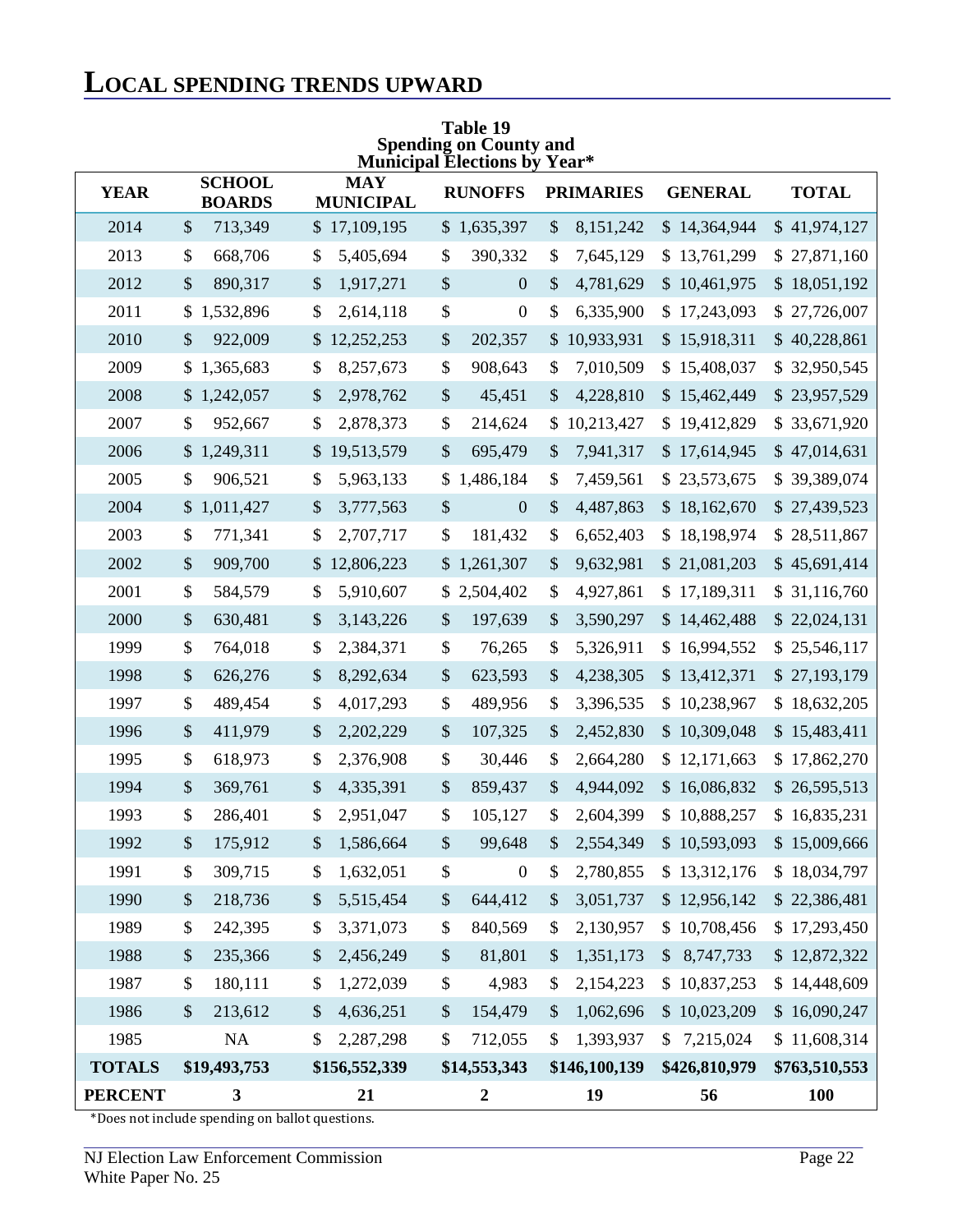### **RECOMMENDATION ONE:**

**More Disclosure by Independent Special Interest Groups**- Since 2010, the bipartisan Election Law Enforcement Commission has been urging state officials to adopt broader disclosure rules for independent groups.

In its recent comparison of disclosure requirements among the states, the National Institute on Money in State Politics gave New Jersey a score of 40 out of a maximum of [12](#page-26-0)0.<sup>12</sup>

Only eight states- Alabama, Georgia, Indiana, New Mexico, Pennsylvania, South Carolina, Tennessee, and Wisconsin- scored lower. Eleven states got the top score- Alaska, Colorado, Connecticut, Delaware, Hawaii, Idaho, Illinois, Maine, Rhode Island, Texas, and Utah.

Executive Director Jeff Brindle has outlined potential elements of a legislative reform bill and several bills have been introduced that have borrowed from his recommendations.

| <b>Table 20</b>                                           |
|-----------------------------------------------------------|
| <b>How Disclosure Would Change for Independent Groups</b> |
| <b>Under ELEC Legislative Proposal</b>                    |

| Independent Spenders that Explicitly Urge a        | <b>CURRENT</b>     | <b>PROPOSED</b> |  |
|----------------------------------------------------|--------------------|-----------------|--|
| Candidate's Election or Defeat Must Disclose       |                    |                 |  |
| <b>Contributions</b>                               | Infrequent***      | $Yes*$          |  |
| <b>Expenditures</b>                                | Yes                | Yes             |  |
| Independent Spenders that Use Issue Ads to Promote |                    |                 |  |
| or Attack Candidates                               |                    |                 |  |
| <b>Contributions</b>                               | Infrequent and not | $Yes*$          |  |
|                                                    | before election**  |                 |  |
|                                                    | Infrequent and not | Yes             |  |
| <b>Expenditures</b>                                | before election**  |                 |  |

\* ELEC proposal would require disclosure only for contributions above \$5,000.

Some groups have disclosed campaign-related contributions and spending through grass roots lobbying reports filed months after the campaign. Also, ballot questions essentially are issues settled by elections. Political committees that support or oppose ballot questions have always fully disclosed their contributions and expenses.

\*\*\* Some independent groups do fully disclose because they file their reports as political committees.

The enormous independent spending in the 2014 Newark election was unusual in that most of the details were disclosed voluntarily by the participating groups.

<span id="page-26-0"></span><sup>&</sup>lt;sup>12</sup> Peter Quist, "Scorecard: Essential Disclosure Requirements for Independent Spending, 2014," National Institute on Money in State Politics, December 3, 2014.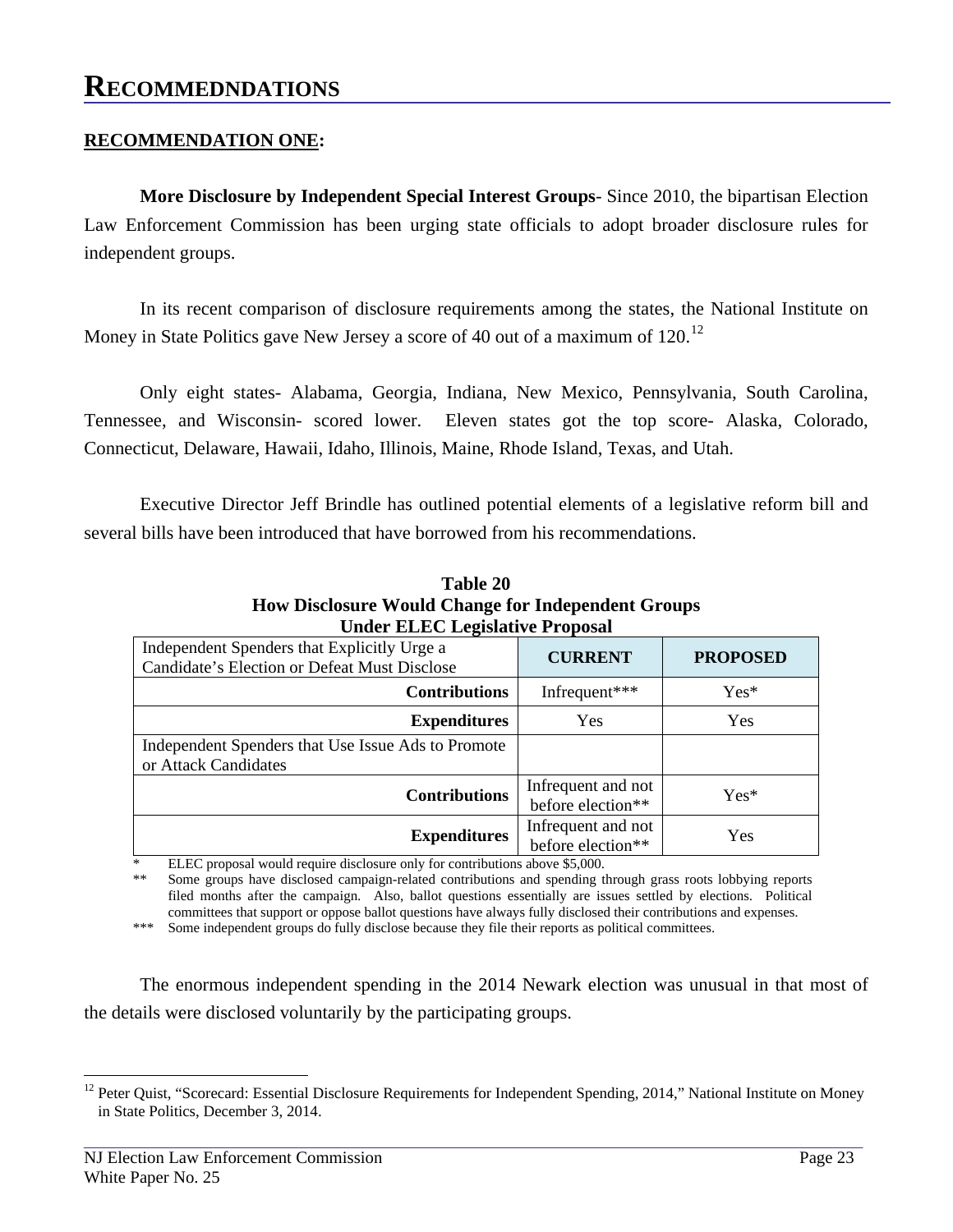### **RECOMMEDNDATIONS**

However, detailed disclosure of contributions and expenses by independent groups is not currently mandated by New Jersey law.

For example, about \$11 million of \$38 million spent on the 2013 state campaigns (excluding ballot questions) omitted detailed contributions or expenses. Another \$3.7 million revealed just expenses.

So nearly 38 percent of the spending in 2013 state elections came with zero or limited disclosure. ELEC is asking only that independent groups abide by the same rules now followed by candidates and parties.

### **RECOMMENDATION TWO:**

**Detailed Expenditure Information Provided by Local Candidates and Parties should be available in a searchable online database**- Electronic facsimiles of disclosure reports filed by all state, county and local candidates and committees are readily accessible via ELEC's website.

In addition, ELEC also makes available a searchable database of contributions. The database includes some contributions dating back to the 1981 governor's race. Local contributions are a recent addition.

ELEC began making local contributions searchable in 2009. ELEC lacks, however, a database of candidate and committee expenditures. Currently, the agency's computer system is on the verge of a major overhaul.

Within a few years, the goal is to have all candidates file their disclosure reports electronically. Once that happens, it will be relatively easy to extract contribution and expense details from all reports and compile them into databases.

There is no reason why reports filed by local candidates should be excluded. Expanded access to expense data will make analysis easier and help assess the impact of campaign finance laws.

Since these laws are intended to be self-enforcing, there will be greater incentive for candidates not to misuse their campaign funds since expenses will be easier for the public and others to check.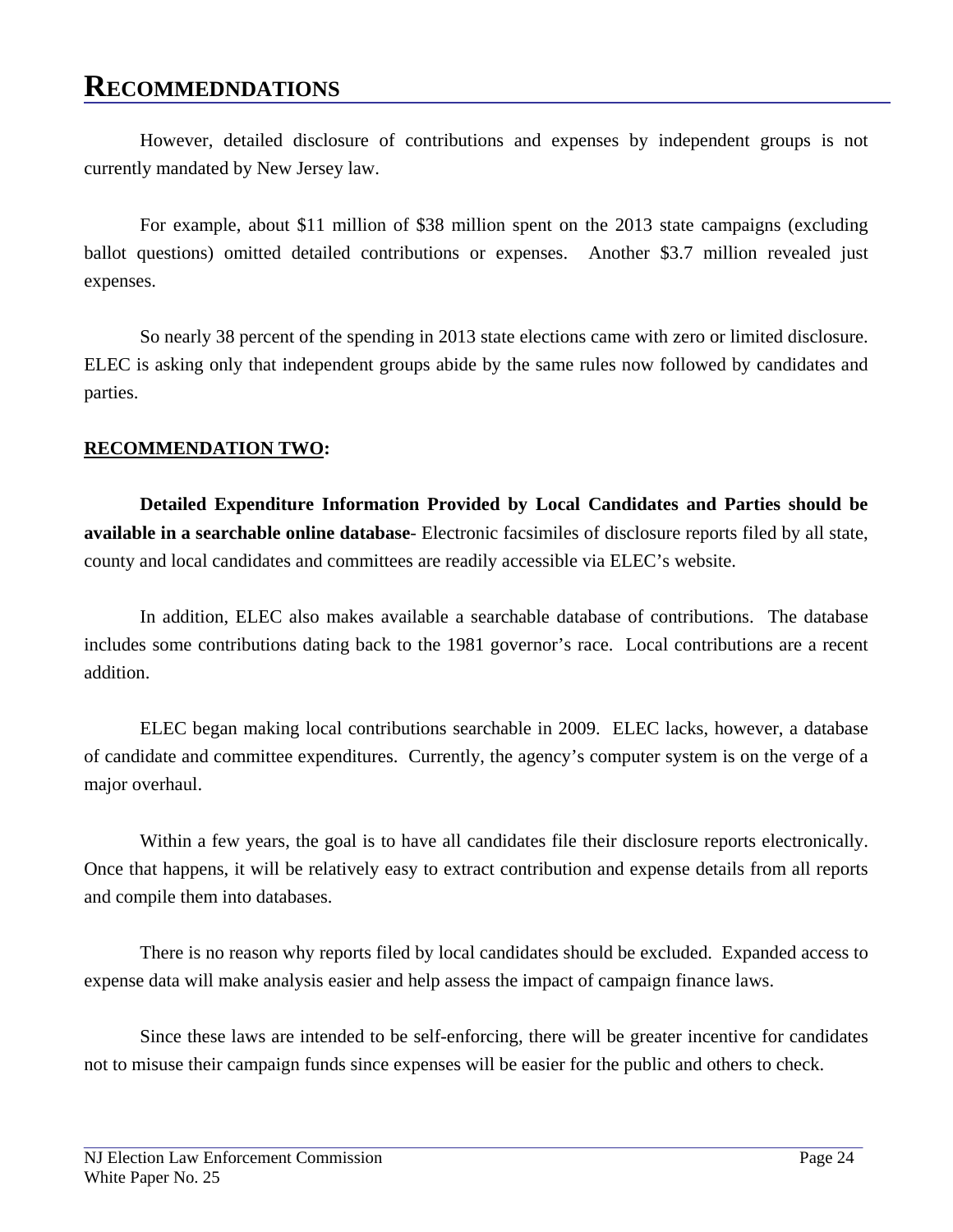### **RECOMMEDNDATIONS**

### **RECOMMENDATION THREE:**

**Broaden the governmental activities law to include lobbying of local governmental entities-**The fact that local elections are attracting millions of dollars in political contributions hints at the growing importance of local government. But it isn't just elections that are drawing big bucks.

There are indications that lobbying of local officials also has become a multi-million-dollar enterprise. Since the bulk of local lobbying may involve lucrative local contracts, the public deserves to know who is deploying lobbyists to try to win those contracts.

While some lobbyists who register with ELEC voluntarily disclose their efforts to influence local officials, current law does not require such disclosure. Current law requires only disclosure of efforts to lobby state officials.

State regulated lobbyists file quarterly reports that inform the public of their latest activities, and annual reports that list their clients, fees and other information.

Legislation should be approved to require that lobbyists paid to influence local officials also register and file similar disclosure reports.